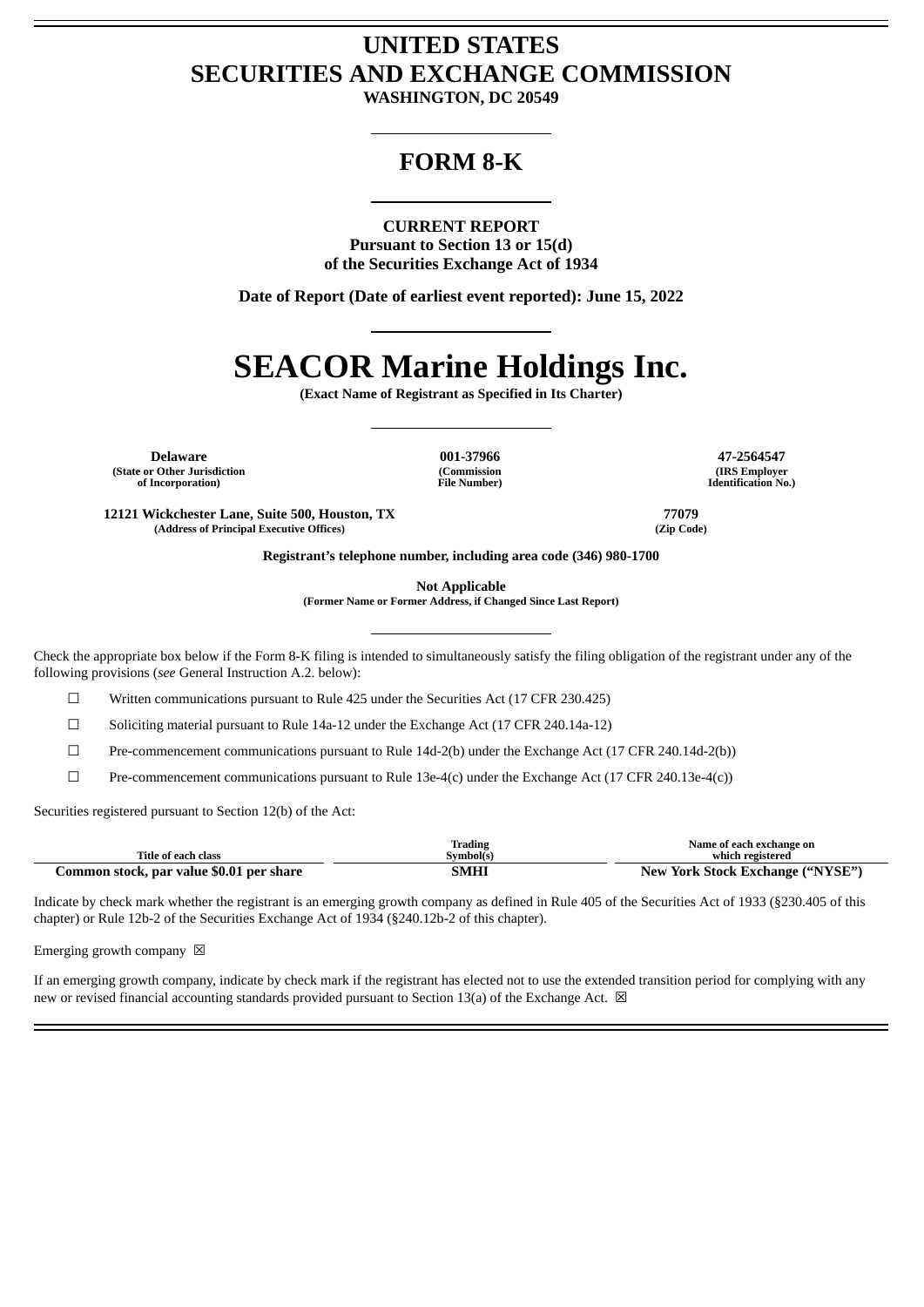#### **Item 1.01. Entry into a Material Definitive Agreement.**

On June 15, 2022, SEACOR Marine Holdings Inc. ("SEACOR Marine"), SEACOR Marine Foreign Holdings Inc., a wholly owned subsidiary of SEACOR Marine, and certain vessel-owning subsidiaries of SEACOR Marine, entered into Amendment No. 4 ("Amendment No. 4") to that certain \$130 million loan facility with a syndicate of lenders administered by DNB Bank ASA, New York Branch, dated as of September 26, 2018 and as amended on August 6, 2019, November 26, 2019, December 13, 2019 and June 29, 2020 (the "Credit Facility"), and in connection therewith SEACOR Marine entered into the Amended and Restated Guaranty, dated as of June 15, 2022, by SEACOR Marine in favor of DNB Bank ASA, New York Branch, as security trustee (the "A&R Guaranty").

Amendment No. 4 and the A&R Guaranty provide for, among other things, (i) an increase in the Margin (as defined in the Credit Facility) from 3.75% per annum to 4.75% per annum through December 31, 2022 at which point the Margin will revert to 3.75%, (ii) the modification of certain financial maintenance and restrictive covenants contained in the guaranty provided by SEACOR Marine with respect to the Credit Facility, including to amend the definition of cash and cash equivalents to include 35% of the accounts receivable as reported in SEACOR Marine's financial statements for the second, third and fourth quarter of fiscal year 2022 and to amend the interest coverage ratio through December 31, 2022 and (iii) such other terms and provisions of the Credit Facility as set forth therein.

The foregoing description of Amendment No. 4 and the A&R Guaranty does not purport to be complete and is qualified in its entirety by reference to the full text of Amendment No. 4, a copy of which is filed as Exhibit 10.1 hereto, and the full text of the A&R Guaranty, a copy of which is filed as Exhibit 10.2 hereto, and the terms of each of which are incorporated herein by reference.

#### **Item 9.01. Financial Statements and Exhibits.**

(d) Exhibits

| Exhibit<br>No. | Description                                                                                                                     |
|----------------|---------------------------------------------------------------------------------------------------------------------------------|
| 10.1           | Amendment No. 4 to Credit Agreement and Parent Guaranty, dated as of June 15, 2022, by and among SEACOR Marine Foreign Holdings |
|                | Inc., SEACOR Marine Holdings Inc., DNB Bank ASA, New York Branch, DNB Capital LLC, Clifford Capital Pte. Ltd., Hancock Whitney  |
|                | Bank, Citicorp North America, Inc., and the entities identified on schedules thereto.                                           |

10.2 Amended and Restated Guaranty, dated as of June 15, 2022, by [SEACOR](#page-17-0) Marine Holdings Inc. in favor of DNB Bank ASA, New York Branch, as security trustee.

104 Cover Page Interactive Data File (embedded within the Inline XBRL document).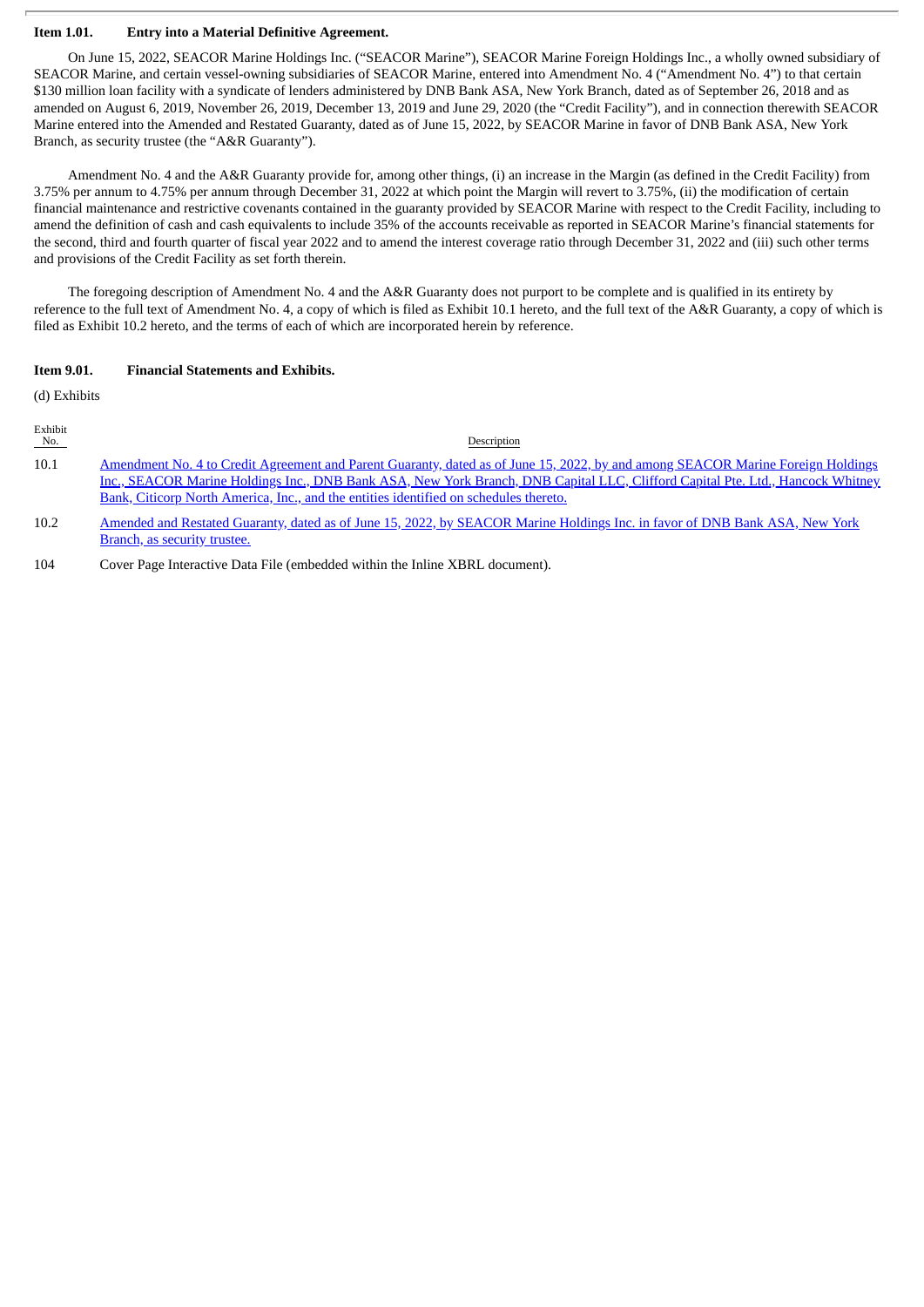**SIGNATURES**

Pursuant to the requirements of the Securities Exchange Act of 1934, the registrant has duly caused this report to be signed on its behalf by the undersigned hereunto duly authorized.

SEACOR Marine Holdings Inc.

June 17, 2022 By: */s/ John Gellert* 

Name: John Gellert

Title: President and Chief Executive Officer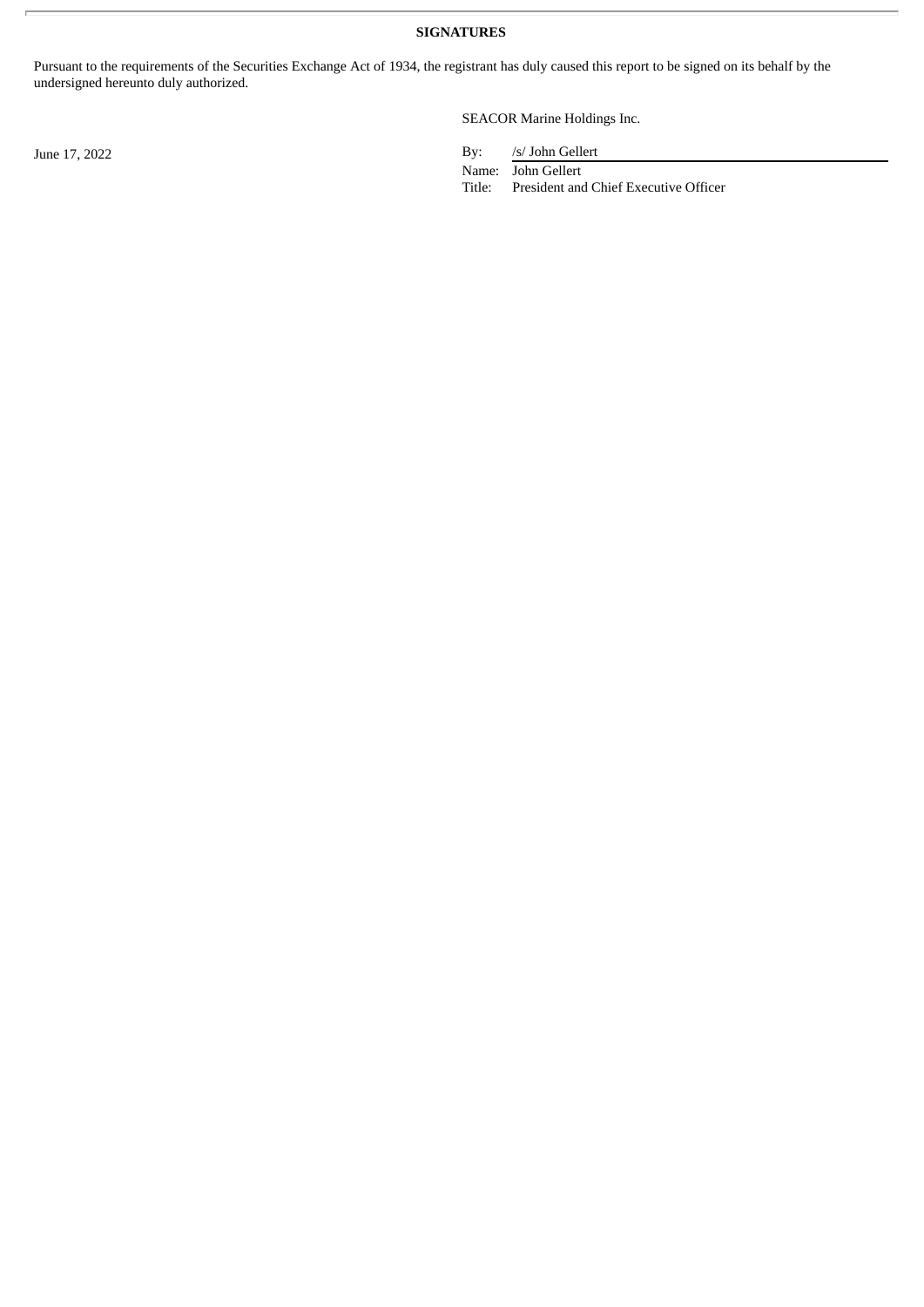#### AMENDMENT NO. 4 TO CREDIT AGREEMENT AND PARENT GUARANTY

<span id="page-3-0"></span>THIS AMENDMENT NO. 4 TO CREDIT AGREEMENT AND PARENT GUARANTY (this "**Amendment**") is made as of the 15th day of June, 2022, and amends and is supplemental to (a) that certain credit agreement dated as of September 26, 2018 (as may be amended, supplemented or otherwise modified from time to time, the "**Credit Agreement**") and (b) that certain guaranty dated as of September 28, 2018 (as amended, supplemented or otherwise modified from time to time, the "**Parent Guaranty**"), and is by and among, *inter alios*, (i) SEACOR Marine Foreign Holdings Inc., a corporation incorporated under the laws of the Republic of the Marshall Islands (the "**Borrower**"), as borrower, (ii) SEACOR Marine Holdings Inc., a corporation incorporated under the laws of the State of Delaware (the "**Parent Guarantor**"), as parent guarantor, (iii) the entities identified on Schedule 1-A thereto, as subsidiary guarantors, (iv) DNB BANK ASA, New York Branch ("**DNB Bank**"), as facility agent for the Creditors (in such capacity, the "**Facility Agent**"), as security trustee for the Creditors (in such capacity, the "**Security Trustee**"), (v) the banks, financial institutions and institutional lenders whose names and addresses are set out in Schedule 1-B thereto, as lenders (together with any assignee pursuant to the terms of Section 10 of the Credit Agreement, the "**Lenders**", and each separately, a "**Lender**") and (vi) the Swap Banks. Unless otherwise defined herein, the capitalized terms used herein shall have the meanings assigned to such terms in the Credit Agreement.

# **WITNESSETH**

WHEREAS, the Borrower has requested that the Lenders execute and deliver this Amendment in order to amend (i) the Margin, (ii) certain financial ratios and covenant restrictions contained in the Parent Guaranty and (iii) such other terms and provisions of the Credit Agreement and Parent Guaranty as set forth herein;

WHEREAS, the Lenders party hereto constituting Majority Lenders wish to consent to such amendments;

NOW, THEREFORE, in consideration of the premises set forth above, the covenants and agreements hereinafter set forth, and other good and valuable consideration, the receipt and adequacy of which are hereby acknowledged, the parties hereto agree as follows:

- 1. Amendment of the Credit Agreement. The parties hereto agree that:
- (a) All references to "this Agreement" shall be deemed to refer to the Credit Agreement, as amended and supplemented hereby, and each reference to the "Credit Agreement", including any prior iteration thereof, in any Transaction Document shall be deemed to be a reference to the Credit Agreement as amended, supplemented or otherwise modified from time to time, including but not limited to as amended and supplemented by this Amendment.
- (b) Section 1.1 of the Credit Agreement shall be amended by deleting the defined terms "Blocked Person" and "Blocked Persons List" in their entirety, and adding the following definitions in the correct alphabetical order:

"Amendment No.4 Effective Date" means the "Effective Date" as defined in that certain Amendment No. 4 to Credit Agreement and Parent Guaranty, entered into by the parties thereto in connection with this Agreement as of June 15, 2022;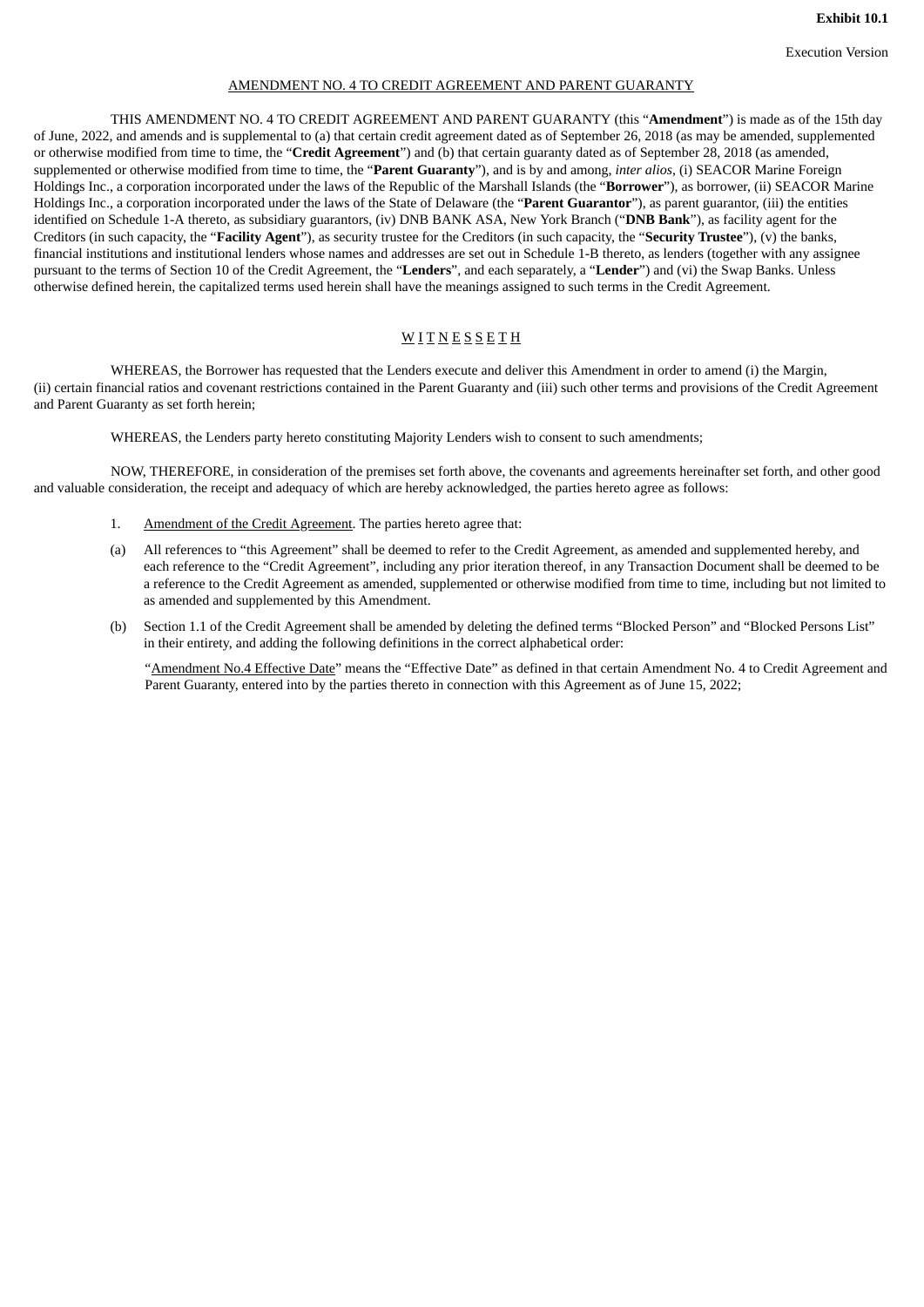"Relevant Individuals" means, with respect to any Person, such Person's directors (or equivalent), officers and employees;

"Restricted Party" means any of the following currently or in the future: (i) an individual, entity or vessel named on a Sanctions List, or any entity or vessel 50% or more owned or controlled in the aggregate by, directly or indirectly, such individuals or entities, or (ii) (A) an agency or instrumentality of, or an entity or vessel 50% or more owned or controlled by, or acting on behalf of or at the direction of (to the extent acting in such capacity), directly or indirectly, the government of a Sanctioned Country, (B) an entity whose principal office is located in or that is organized under the laws of a Sanctioned Country, or (C) any individual who is national or permanent resident of a Sanctioned Country; provided, however, that to the extent that any individual, entity or vessel is operating in a Sanctioned Country pursuant to and in compliance with a valid specific or general license from OFAC for such operations or otherwise in compliance with the applicable Sanctions Laws, such individual, entity or vessel shall not be deemed to be a "Restricted Party" based on such operations;

"Sanctions List" means the "Specially Designated Nationals List and Blocked Persons List" maintained by OFAC and any other similar or equivalent list of sanctioned individuals or entities maintained by a Governmental Authority having jurisdiction over any Transaction Party, as the same may be amended, supplemented or substituted from time to time;

(c) Section 1.1 of the Credit Agreement shall be amended by amending and restating each of the following definitions:

"Convertible Bond" means the notes issued under that certain \$175,000,000 note purchase agreement entered into as of November 15, 2015 among (i) the Parent Guarantor, as issuer, and (ii) investment funds managed and controlled by The Carlyle Group, as purchasers (as amended from time to time, including on May 2, 2018), including any exchange of such notes into other debt or similar note instruments;

"Margin" means (i) from the Amendment No.4 Effective Date to (and through) December 31, 2022, 4.75% per annum and (ii) thereafter, 3.75% per annum;

"Sanctioned Country" means a country against which OFAC enforces country-specific Sanctions Laws that broadly prohibit dealings in such country;

"Sanctions Laws" means (i) all U.S. laws, rules, regulations or Executive Orders relating to economic or financial sanctions or trade embargoes, including, but not limited to any such laws, rules, regulations or Executive Orders administered and enforced by OFAC, and (ii) any similar Singapore, Norwegian State, European Union, United Kingdom, United Nations or other non-U.S. laws, rules, regulation or orders relating to economic or financial sanctions or trade embargoes administered by any other Governmental Authority that are applicable to (A) a Credit Party or any Subsidiary thereof in the operation of its business or (B) a Lender but only to the extent that compliance with such laws, rules or regulations does not conflict with any of the provisions listed in (i) and (ii)(A) hereof;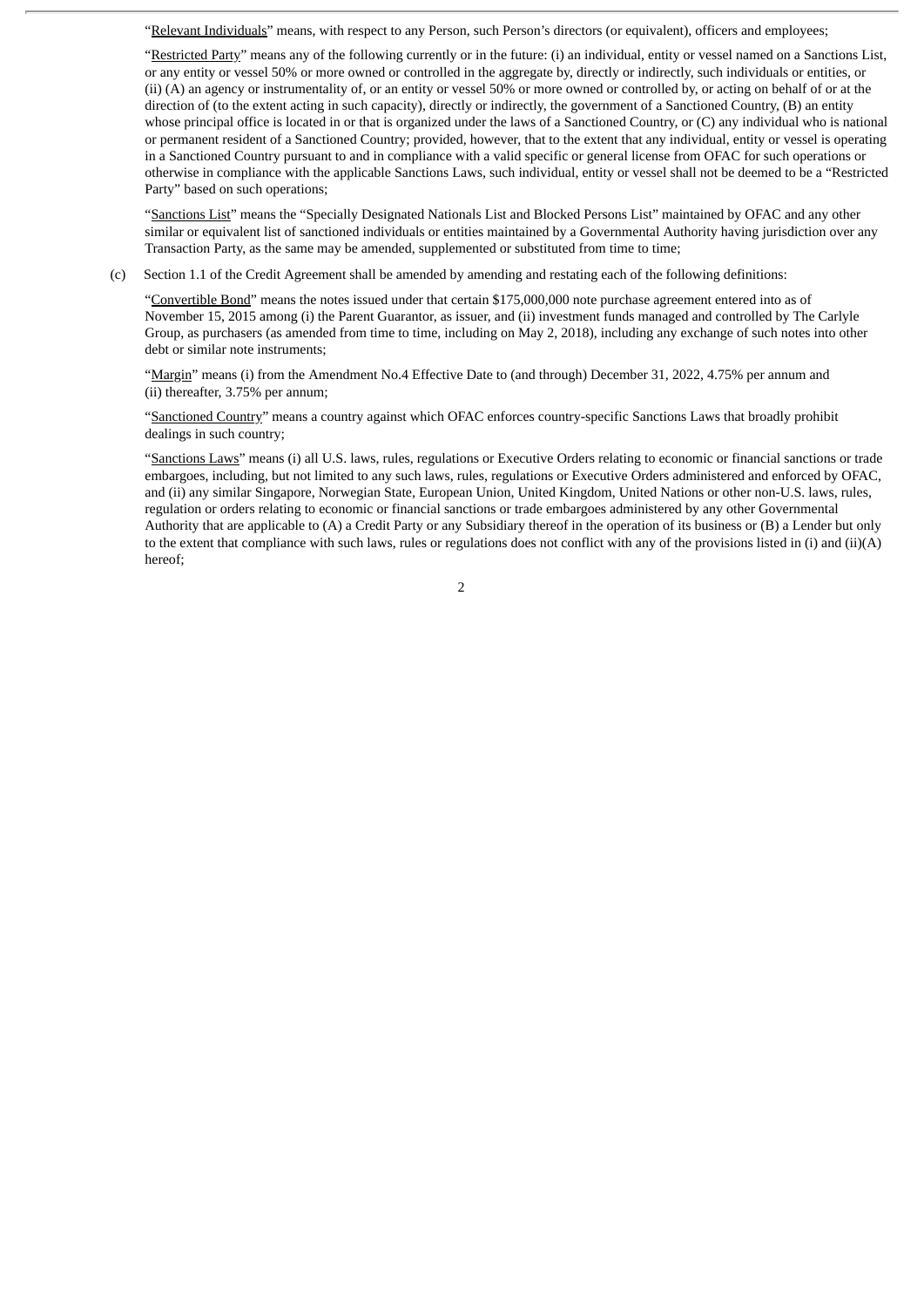(d) Section 2.1(z) of the Credit Agreement shall be amended and restated as follows:

#### Sanctions and Anti-Money Laundering Laws.

(i) Each Credit Party, Subsidiary, director (or equivalent), officer and (to its knowledge) employee thereof is in compliance with applicable Sanctions Laws and Anti-Money Laundering Laws;

(ii) No Credit Party, Subsidiary, director (or equivalent), officer or (to its knowledge) employee thereof (1) is a Restricted Party, or (2) has received notice of or is aware of any claim, action, suit, proceeding or investigation against it by any Governmental Authority in connection with the enforcement of the Sanctions Laws;

(iii) No Credit Party, Subsidiary, director (or equivalent), officer or (to its knowledge) employee thereof is engaging in a transaction or dealing with any individual, entity or Sanctioned Country in a manner that would constitute a violation of applicable Sanctions Laws; and

(iv) None of the Credit Parties, or their respective Subsidiaries and Relevant Individuals are using any proceeds from the Loan, directly or, to its knowledge, indirectly, to lend, contribute, provide or otherwise make available funds (1) to a Restricted Party (except to the extent licensed or otherwise approved by OFAC or other applicable Governmental Authority), (2) to a Person for the purpose of engaging in any activities that would result in a violation of Sanctions Laws or Anti-Money Laundering Laws by any Credit Party or to the knowledge of the Credit Parties, any Relevant Individuals thereof, or (3) for any purposes that would result in a violation of Sanctions Laws or Anti-Money Laundering Laws by any Credit Party or, to the knowledge of the Credit Parties, any Relevant Individuals;

(e) Section 8.1(u) of the Credit Agreement shall be amended and restated as follows:

Restricted Party. Any Transaction Party or any Subsidiary thereof or any Relevant Individuals becomes a Restricted Party; or

(f) Section 9.1(z) of the Credit Agreement shall be amended and restated as follows:

Sanctions and Anti-Money Laundering Laws. Remain, and instruct each of its Subsidiaries, the Vessel Manager and any Relevant Individuals thereof to remain, in compliance with applicable Sanctions Laws and Anti-Money Laundering Laws;

(g) Section 9.2(o) of the Credit Agreement shall be amended and restated as follows:

Sanctions and Anti-Money Laundering Laws. (i) Engage in a trade or financial transaction or other dealing with any individual, entity or Sanctioned Country that would violate Sanctions Laws; or (ii) take any action or make any omission that results, or is reasonably likely to result, in any Credit Party becoming a Restricted Party (or permit any Subsidiary or Relevant Individuals thereof to take such action or make such omission); or (iii) use any proceeds from the Loan, directly or, to its knowledge, indirectly, (1) to fund any trade or business involving any Restricted Party (except to the extent licensed or approved by OFAC or other applicable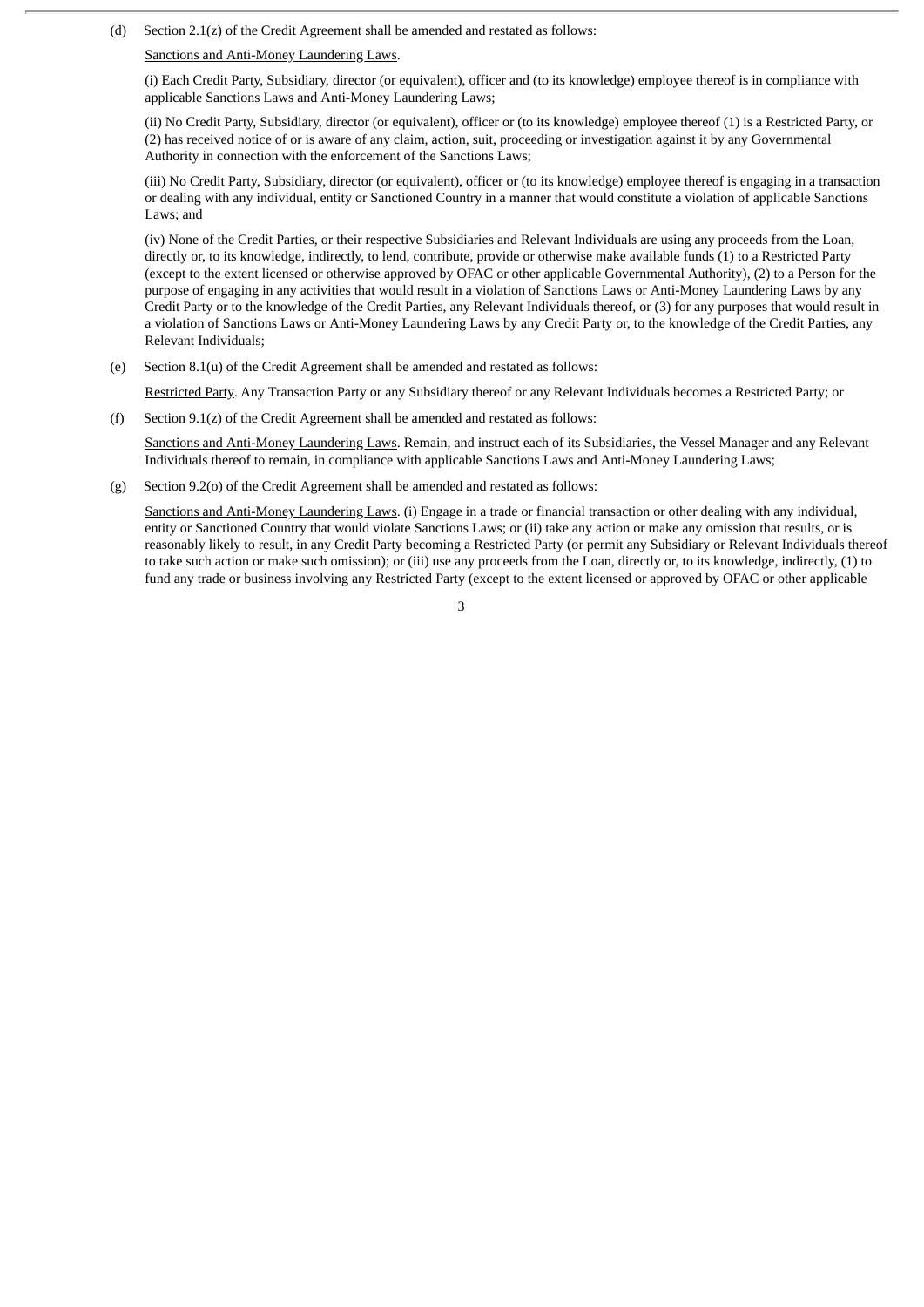Governmental Authority), or (2) for the purpose of engaging in any activities that would result in a violation of Sanctions Laws or Anti-Money Laundering Laws by any Credit Party;

(h) Section 9.4(a) of the Credit Agreement shall be amended and restated as follows:

provided that the ratio of Consolidated EBITDA to Consolidated Net Interest Expense set forth in Section 4(a)(xvi) of the Parent Guaranty exceeded 3.00:1.00 as of the most recently-ended fiscal quarter, upon the written request of the Borrower to the Facility Agent, (i) any lien created pursuant to any Security Document in respect of any of the Additional Credit Support Vessels shall be released and (ii) the relevant Vessel Owning Entity shall be released from this Agreement (if it owns no other Vessel mortgaged to the Security Trustee) and any Security Document to which it is party, provided, that before and after giving effect to any such release, (A) the aggregate Fair Market Value of the Vessels is more than two hundred percent (200%) of the principal amount of the Loan then outstanding, (B) no Event of Default has occurred or is continuing, and (C) the principal amount outstanding under the Loan is less than or equal to \$55,000,000. For the avoidance of doubt, this paragraph (a) of Section 9.4 does not apply to the sale of a Vessel pursuant to paragraph (a) of Section 5.4.

(i) A new Section 18.16 of the Credit Agreement shall be inserted as follows:

EU Blocking Lender Carve-Out. The provisions of this Agreement and the other Transaction Documents, including the representations and warranties and covenants in Section 2.1(z),  $8.1(u)$ ,  $9.1(z)$  and  $9.2(v)$ , shall only apply for the benefit of a Creditor insofar as the giving of and compliance with provisions do not result in a violation of or conflict with any provision of Council Regulation (EC) 2271/1996 (in conjunction with Commission Delegated Regulation EU 2018/1100) or any similar antiboycott laws or regulation by that Creditor.

- 2. Amendment of the Parent Guaranty. The parties hereto agree that:
- (a) All references to "this Guaranty" unless otherwise specified shall be deemed to refer to the Parent Guaranty, as amended and restated in connection with this Amendment, and each reference to the "Parent Guaranty", including any prior iteration thereof, unless otherwise specified, in any Transaction Document shall be deemed to be a reference to the Parent Guaranty, as amended, amended and restated, supplemented or otherwise modified from time to time, including but not limited to as amended and restated in connection with this Amendment.
- (b) The Parent Guaranty shall be amended and restated in the form attached as  $\frac{Exhibit A}{A}$  hereto.

2. Conditions to the Effectiveness of this Amendment. This Amendment shall become effective on the date (the "**Effective Date**") on which the following conditions shall have been met;:

(a) This Amendment. Each of the parties hereto shall have duly executed and delivered this Amendment;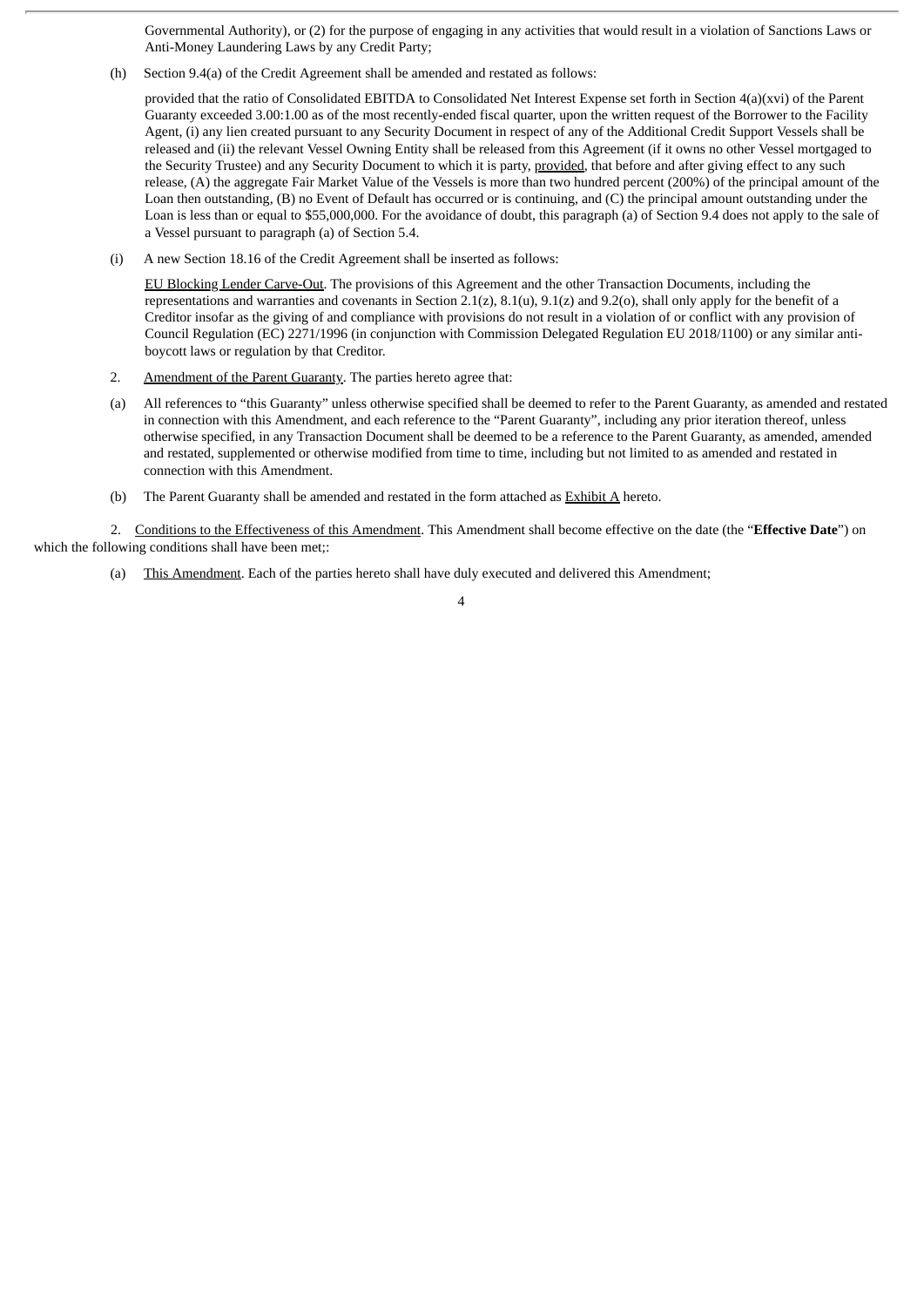- (b) Corporate Authority. The Facility Agent shall have received the following documents in form and substance reasonably satisfactory to the Facility Agent:
	- (i) copies, certified as true and complete by an officer, director or managing member (as applicable) of each Security Party and Vessel Owning Entity of the resolutions of the directors, members or managers thereof evidencing approval of this Amendment and the Parent Guaranty and authorizing an appropriate person or persons or attorney-in-fact or attorneys-in-fact to execute the same on its behalf, or other evidence of such approvals and authorizations;
	- (ii) copies, certified as true and complete by an officer, director or managing member (as applicable) of each Security Party and Vessel Owning Entity of all documents evidencing any other necessary action, approvals or consents with respect to this Amendment, as the case may be;
	- (iii) copies, certified as true and complete by an officer, director or managing member (as applicable) of each Security Party and Vessel Owning Entity of the certificate of formation, articles of incorporation, operating agreement or by-laws, as the case may be, or equivalent instruments thereof (or confirmation that there has not been any change since the original date of the Credit Agreement or the date of such Person becoming party to any of the Transaction Documents);
	- (iv) certificate of the jurisdiction of formation of each Credit Party and 2020 New Vessel Owning Entity as to the good standing thereof;
	- (v) copies, certified as true and complete by an officer, managing member or director (as applicable) of each Security Party and Vessel Owning Entity of the names and true signatures of the officers or directors (as applicable) of such Security Party and Vessel Owning Entity signing this Amendment and the other documents to be delivered hereunder, as the case may be; and
	- (vi) a certificate signed by an officer, managing member or director (as applicable) of each Security Party and Vessel Owning Entity (or its managing member) to the effect that the representations and warranties of each Security Party and Vessel Owning Entity contained in this Amendment and the other documents to be delivered hereunder are true and correct as of the date of such certificate;
- (c) Parent Guaranty. The Amended and Restated Parent Guaranty in the form attached hereto as Exhibit A shall have been executed by the parties thereto;
- (d) Mortgage Amendments and Recording. Each Vessel Owning Entity shall have duly executed, and delivered to the Facility Agent, an amendment to the Mortgage over its respective Vessel in form and substance reasonably acceptable to the Facility Agent, and the Facility Agent shall have received satisfactory evidence that the amendment to the Mortgage over each Vessel has been duly recorded under the laws of the relevant Designated Jurisdiction and the Mortgage, as so amended, constitutes a first preferred mortgage lien under the laws of the relevant Designated Jurisdiction;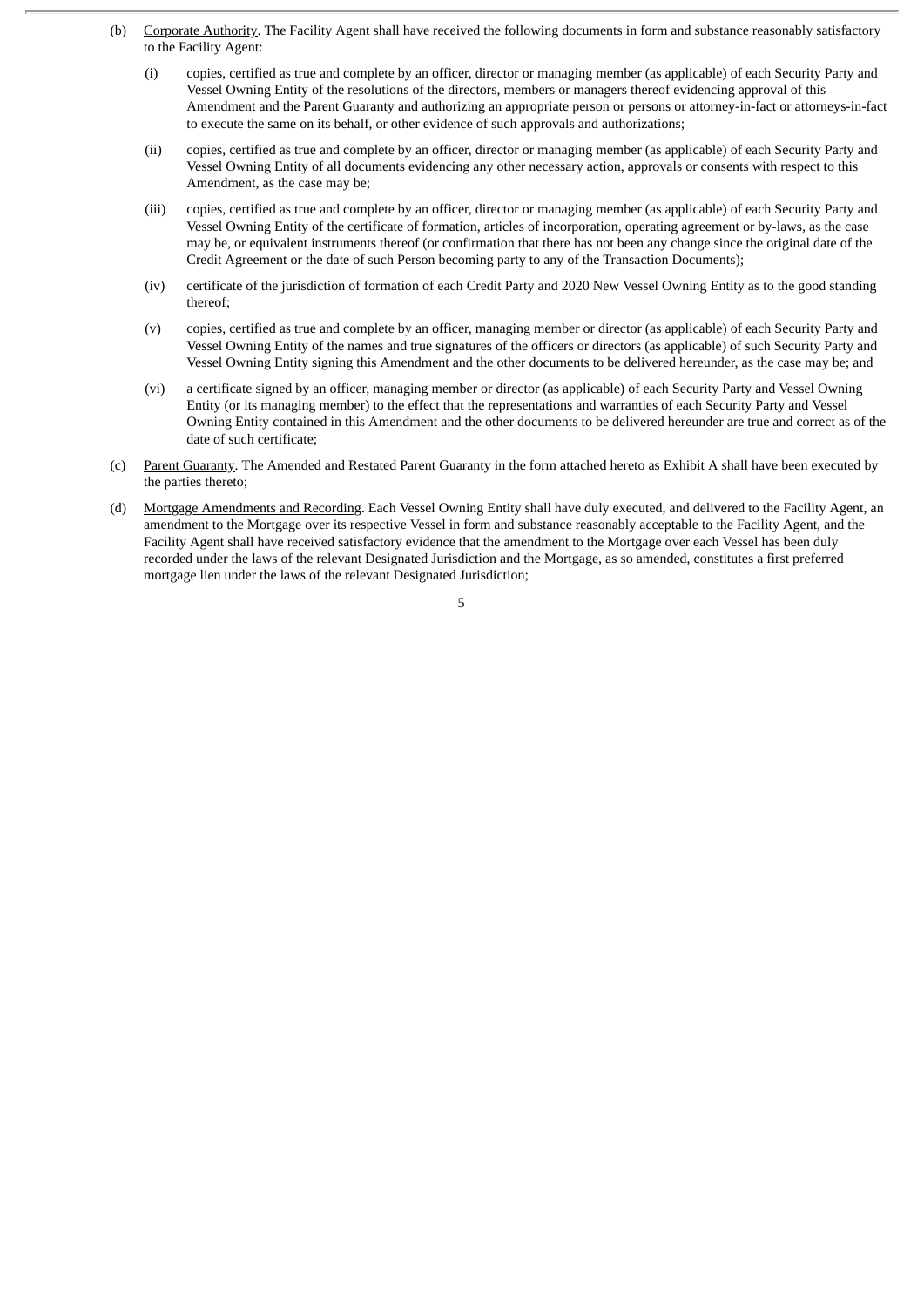- (e) Vessel Liens. Each Vessel Owning Entity shall deliver to the Facility Agent evidence satisfactory to it and to its counsel that, save for the Liens created by the Mortgage and the Assignments, there are no Liens, charges or encumbrances of any kind whatsoever on its Vessels, or on its earnings except as permitted hereby or by any of the Security Documents;
- (f) Licenses, Consents and Approvals. The Facility Agent shall have received satisfactory evidence that all necessary licenses, consents and approvals in connection with the transactions contemplated by this Amendment and the Parent Guaranty have been obtained;
- (g) Legal Opinions. The Facility Agent shall have received legal opinions addressed to the Lenders from Watson Farley & Williams LLP, special counsel to the Security Parties and Vessel Owning Entities, as to matters of New York law, Delaware law, Marshall Islands law and United States maritime law, in such form as the Facility Agent may require, as well as such other legal opinions as the Facility Agent shall have required as to all or any matters under the laws of the United States of America, the State of New York, the State of Delaware and the Republic of the Marshall Islands in a form acceptable to the Facility Agent and its counsel;
- (s) Amendment Fee. The Facility Agent shall have received payment in full of the amendment fee described in the fee letter entered into as of the date hereof between, among others, the Borrower and the Facility Agent.

3. Expenses. The Borrowers hereby agree to pay to the Facility Agent, the Security Trustee and the Lenders all reasonable expenses related to this Amendment in accordance with Section 13.2 of the Credit Agreement, including any expenses of preparation, negotiation, execution and administration of this Amendment and the transactions contemplated hereby and the reasonable fees and disbursements of the Facility Agent, the Security Trustee and the Lenders' counsel in connection herewith.

- 4. Representations and Warranties. Each of the Credit Parties represents and warrants to the Facility Agent as of the Effective Date that:
- (a) all acts, filings, conditions and things required to be done and performed and to have happened (including, without limitation, the obtaining of all necessary corporate or shareholder approvals and all governmental approvals, including those of any monetary or exchange control authority) precedent to the entering into of this Amendment to constitute this Amendment and the Parent Guaranty the duly authorized, legal, valid and binding obligation of such Credit Party, as applicable, enforceable in accordance with its terms, have been done, performed and have happened in due and strict compliance with all applicable laws;
- (b) immediately after giving effect to this Amendment, the representations and warranties set forth in the Credit Agreement, as amended hereby, are true and correct in all material respects, except for (A) representations and warranties which expressly relate to an earlier date, in which case such representations and warranties shall be true and correct, in all material respects, as of such earlier date, or (B) representations and warranties which are already qualified by materiality or Material Adverse Effect, in which case such representations and warranties shall be true and correct in all respects as qualified by such materiality or Material Adverse Effect, and no Event of Default shall have occurred and be continuing.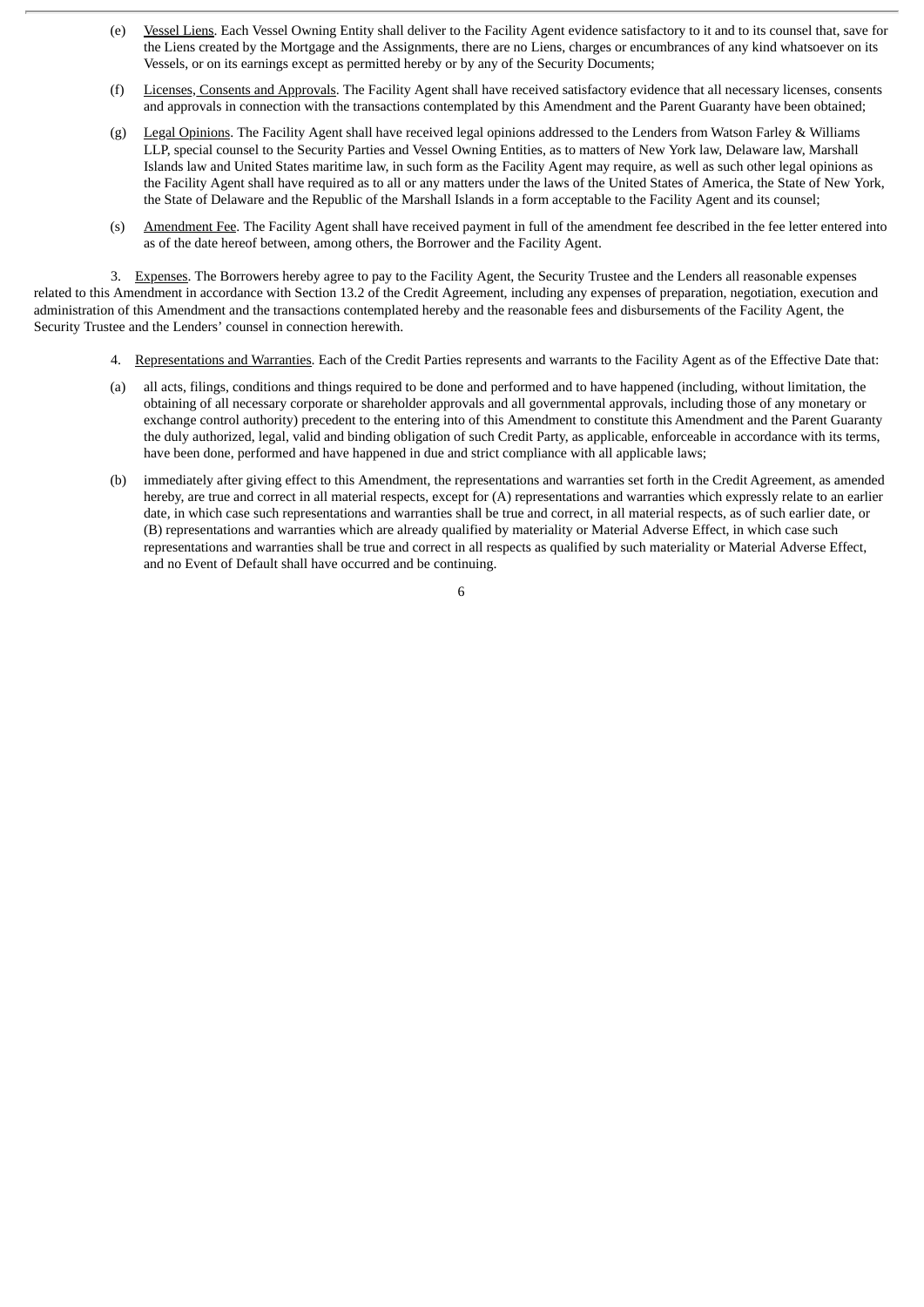5. No Defaults. Each of the Credit Parties hereby represents and warrants that as of the date hereof there exists no Event of Default or any condition which, with the giving of notice or passage of time, or both, would constitute an Event of Default and each of the Credit Parties hereby represents and warrants that as of the Effective Date there exists no Event of Default or any condition which, with the giving of notice or passage of time or both, would constitute an Event of Default.

6. Covenants. Each of the Credit Parties hereby reaffirms that it has duly performed and observed the covenants and undertakings set forth in the Credit Agreement and the other Transaction Documents to which it is a party, and covenants and undertakes to continue to duly perform and observe such covenants and undertakings so long as the Credit Agreement, as amended hereby, shall remain in effect.

7. No Other Amendment. All other terms and conditions of the Credit Agreement and each of the other Transaction Documents shall remain in full force and effect and the Credit Agreement and Parent Guaranty shall be read and construed as if the terms of this Amendment were included therein by way of addition or substitution, as the case may be.

8. Reaffirmation of Obligations. Each of the Credit Parties (a) acknowledges and consents to all of the terms and conditions of this Amendment, (b) affirms all of its obligations under the Credit Agreement, the Parent Guaranty and the other Transaction Documents, and (c) agrees that this Amendment and all documents executed in connection herewith do not operate to reduce or discharge such Credit Party's obligations under the Transaction Documents.

9. Execution in Counterparts. This Amendment may be executed in any number of counterparts, each of which when so executed shall be deemed to be an original and all of which when taken together shall constitute one and the same agreement.

10. Governing Law. This Amendment shall be governed by, and construed in accordance with, the laws of the State of New York.

11. Effect of Amendment. All references in any Transaction Document to the Credit Agreement or the Parent Guaranty on and after the Effective Date shall be deemed to refer to the Credit Agreement as amended hereby, and the parties hereto agree that, except as amended by this Amendment, all of the terms and provisions of the Credit Agreement and Parent Guaranty shall remain in full force and effect. This Amendment is a Transaction Document.

[Signature Pages Follow]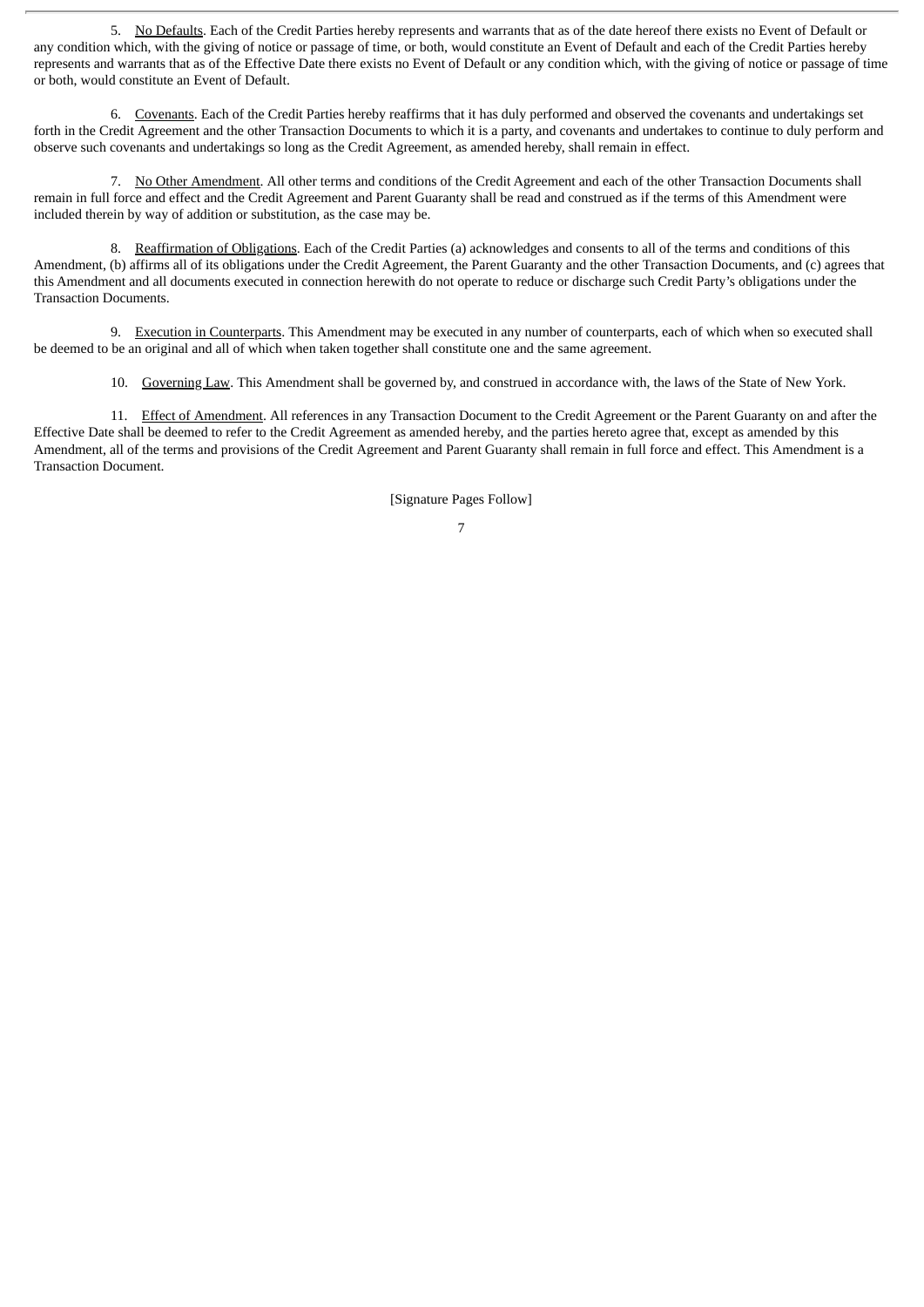IN WITNESS WHEREOF, the parties hereto have caused this Amendment to be executed and delivered by their duly authorized officers as of the date first above written.

> SEACOR MARINE HOLDINGS INC., as Parent Guarantor

By: /s/ Jesús Llorca

Name: Jesús Llorca Title: Executive Vice President and Chief Financial Officer

SEACOR MARINE FOREIGN HOLDINGS INC., as Borrower

By: /s/ Jesús Llorca

Name: Jesús Llorca Title: Executive Vice President

AARON S MCCALL LLC, as Subsidiary Guarantor

By: /s/ Jesús Llorca Name: Jesús Llorca Title: Vice President

ALYA MCCALL LLC, as Subsidiary Guarantor

By: /s/ Jesús Llorca Name: Jesús Llorca Title: Vice President

MICHAEL G MCCALL LLC, as Subsidiary Guarantor

By: /s/ Jesús Llorca Name: Jesús Llorca Title: Vice President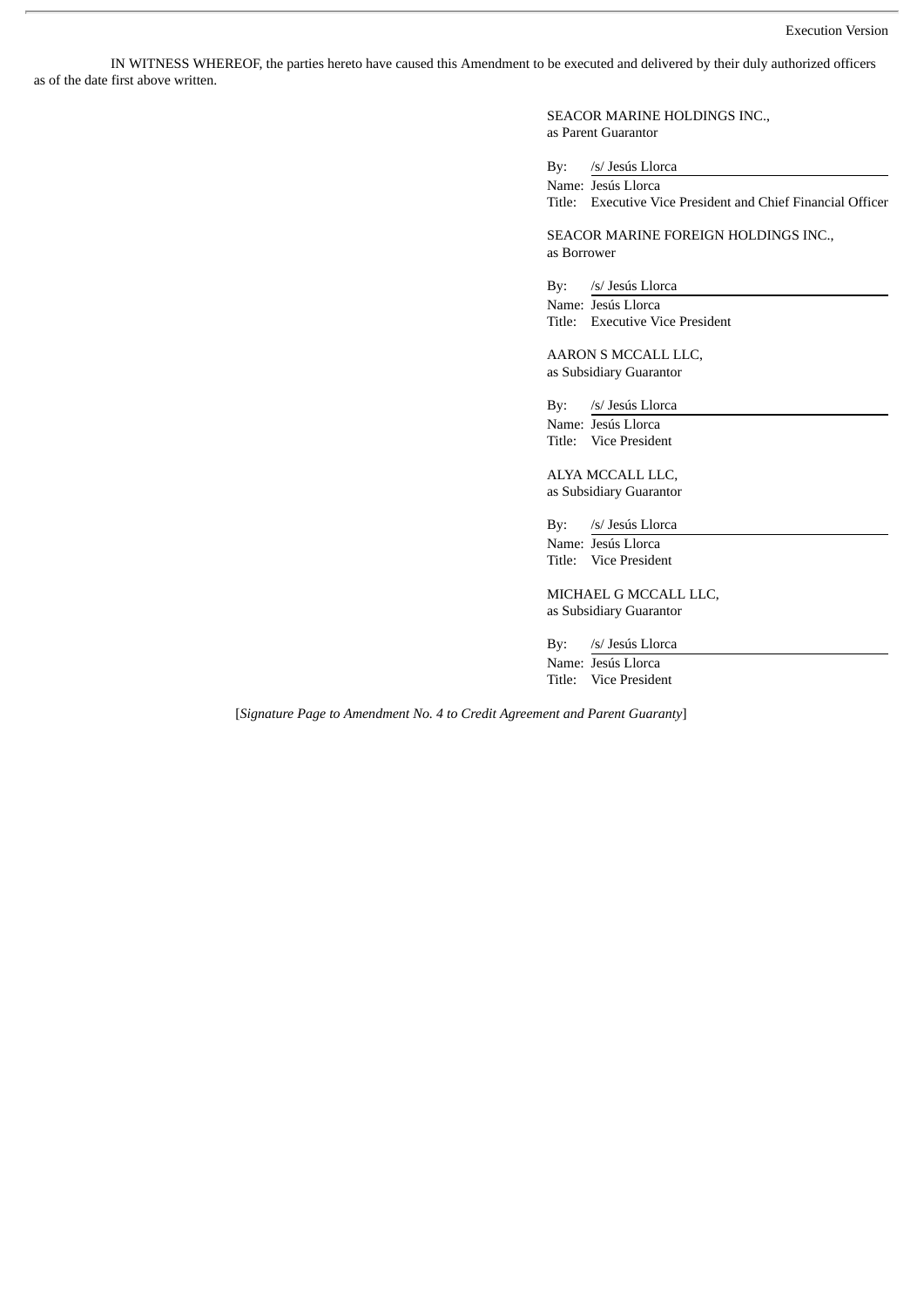FALCON PEARL LLC, as Subsidiary Guarantor

By: /s/ Jesús Llorca Name: Jesús Llorca Title: Vice President

FALCON DIAMOND LLC, as Subsidiary Guarantor

By: /s/ Jesús Llorca Name: Jesús Llorca Title: Vice President

SEA-CAT CREWZER LLC, as Subsidiary Guarantor

By: /s/ Jesús Llorca Name: Jesús Llorca Title: Vice President

SEA-CAT CREWZER II LLC, as Subsidiary Guarantor

By: /s/ Jesús Llorca

Name: Jesús Llorca Title: Vice President

SEACOR HAWK LLC, as Subsidiary Guarantor

By: /s/ Jesús Llorca Name: Jesús Llorca Title: Vice President

SEACOR EAGLE LLC, as Subsidiary Guarantor

By: /s/ Jesús Llorca Name: Jesús Llorca

Title: Vice President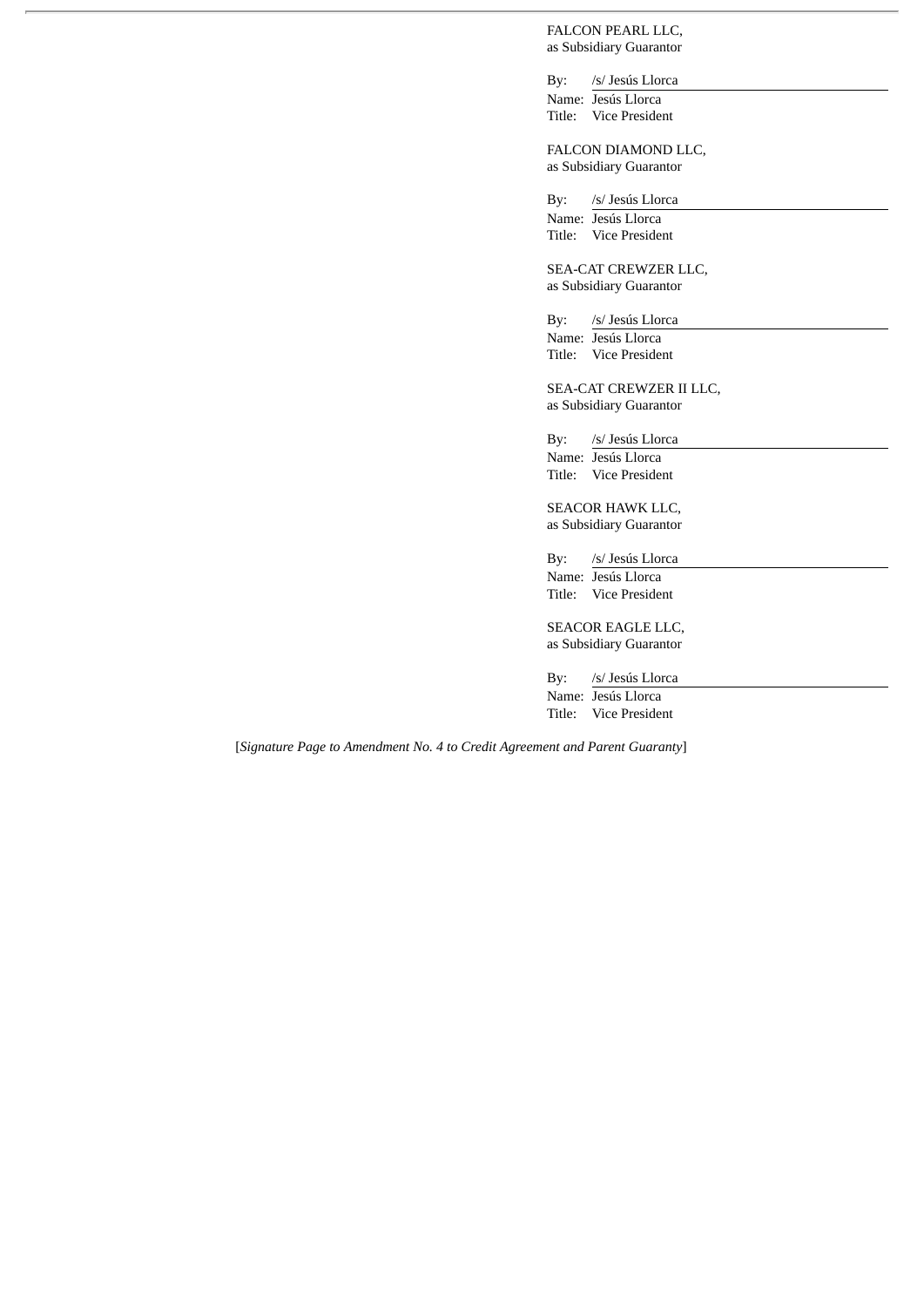SEACOR OFFSHORE MYSTERY LLC, as Subsidiary Guarantor

By: /s/ Jesús Llorca Name: Jesús Llorca Title: Vice President and Treasurer

SEACOR OFFSHORE MISCHIEF LLC, as Subsidiary Guarantor

By: /s/ Jesús Llorca Name: Jesús Llorca Title: Vice President and Treasurer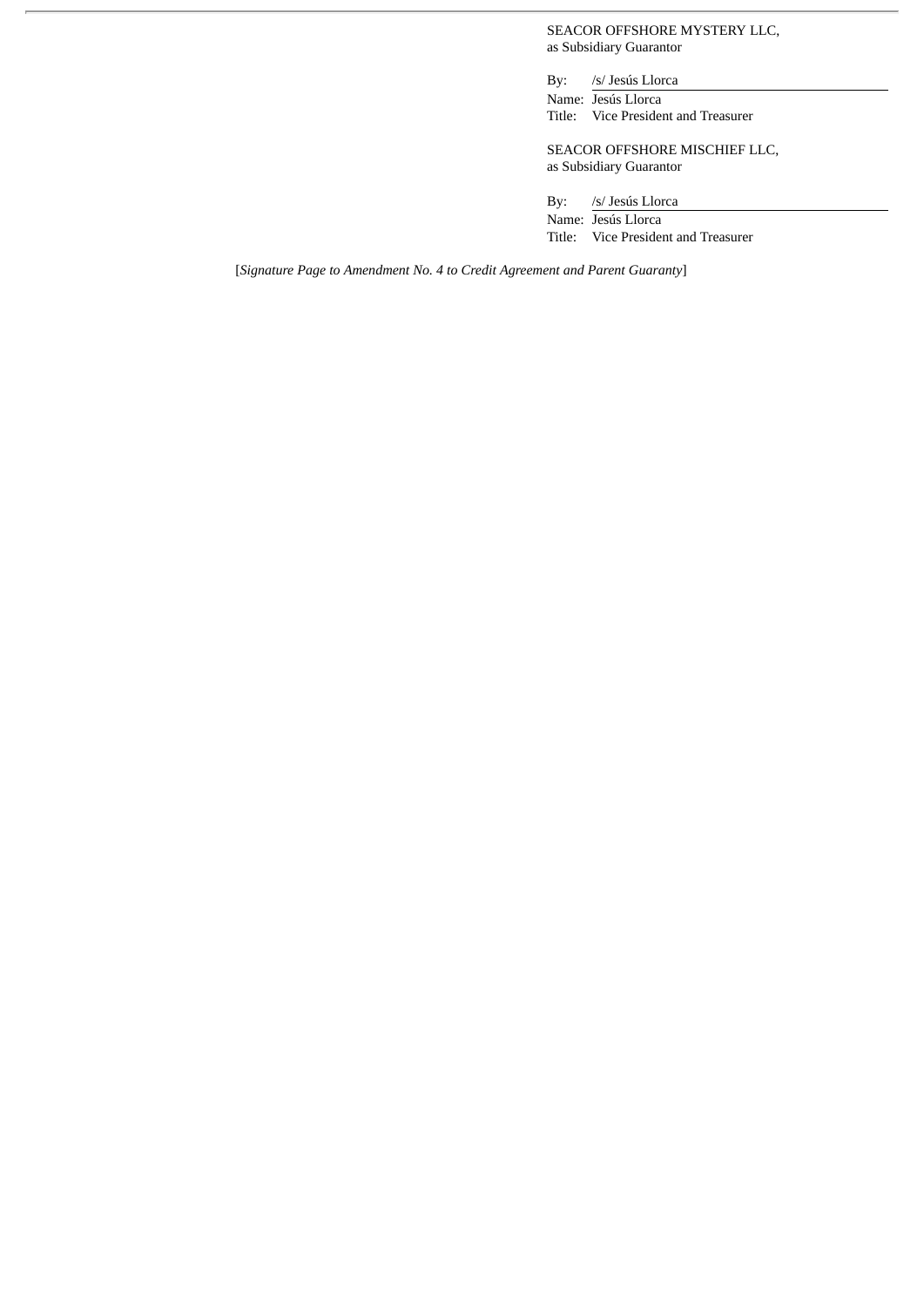#### *Acknowledged and agreed by:*

SEACOR OFFSHORE LLC, as a Vessel Owning Entity

By: /s/ Jesús Llorca Name: Jesús Llorca Title: Vice President and Treasurer

SEACOR LB OFFSHORE LLC, as a Vessel Owning Entity

By: /s/ Jesús Llorca Name: Jesús Llorca Title: Vice President and Treasurer

SEACOR MARINE LLC, as a Vessel Owning Entity

By: /s/ Jesús Llorca Name: Jesús Llorca Title: Executive Vice President and Treasurer

SEACOR OFFSHORE MCCALL LLC, as a Vessel Owning Entity

By: /s/ Jesús Llorca

Name: Jesús Llorca Title: Vice President and Treasurer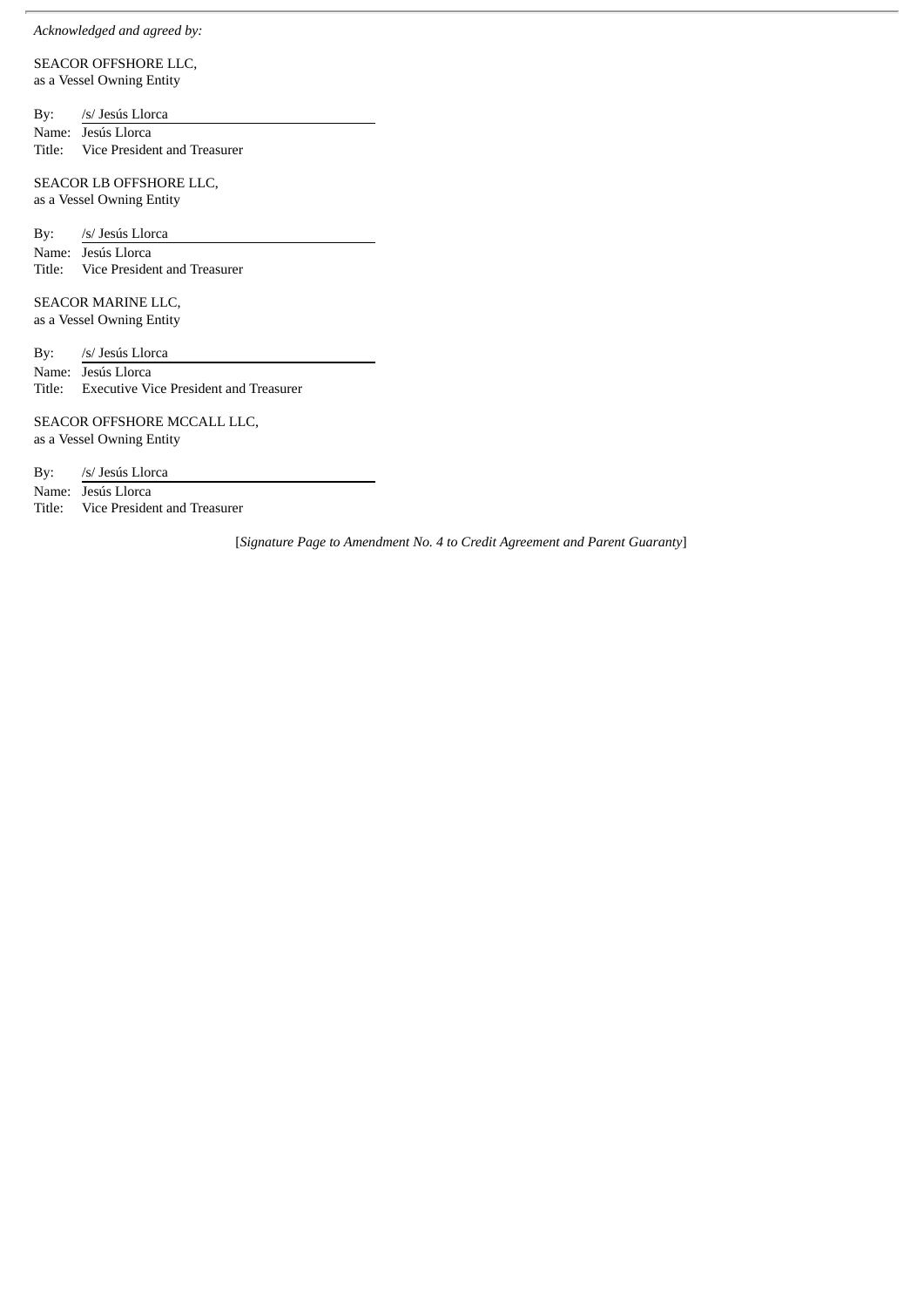DNB BANK ASA, NEW YORK BRANCH as Facility Agent, Security Trustee and Swap Bank

By: /s/ Samantha Stone Name: Samantha Stone Title: Vice President

By: /s/ Ahelia Singh Name: Ahelia Singh Title: Assistant Vice President

DNB CAPITAL LLC, as Lender

By: /s/ Andreas Hundven

Name: Andreas Hundven Title: Vice President

By: /s/ Andrew Shohet Name: Andrew Shohet

Title: Senior Vice President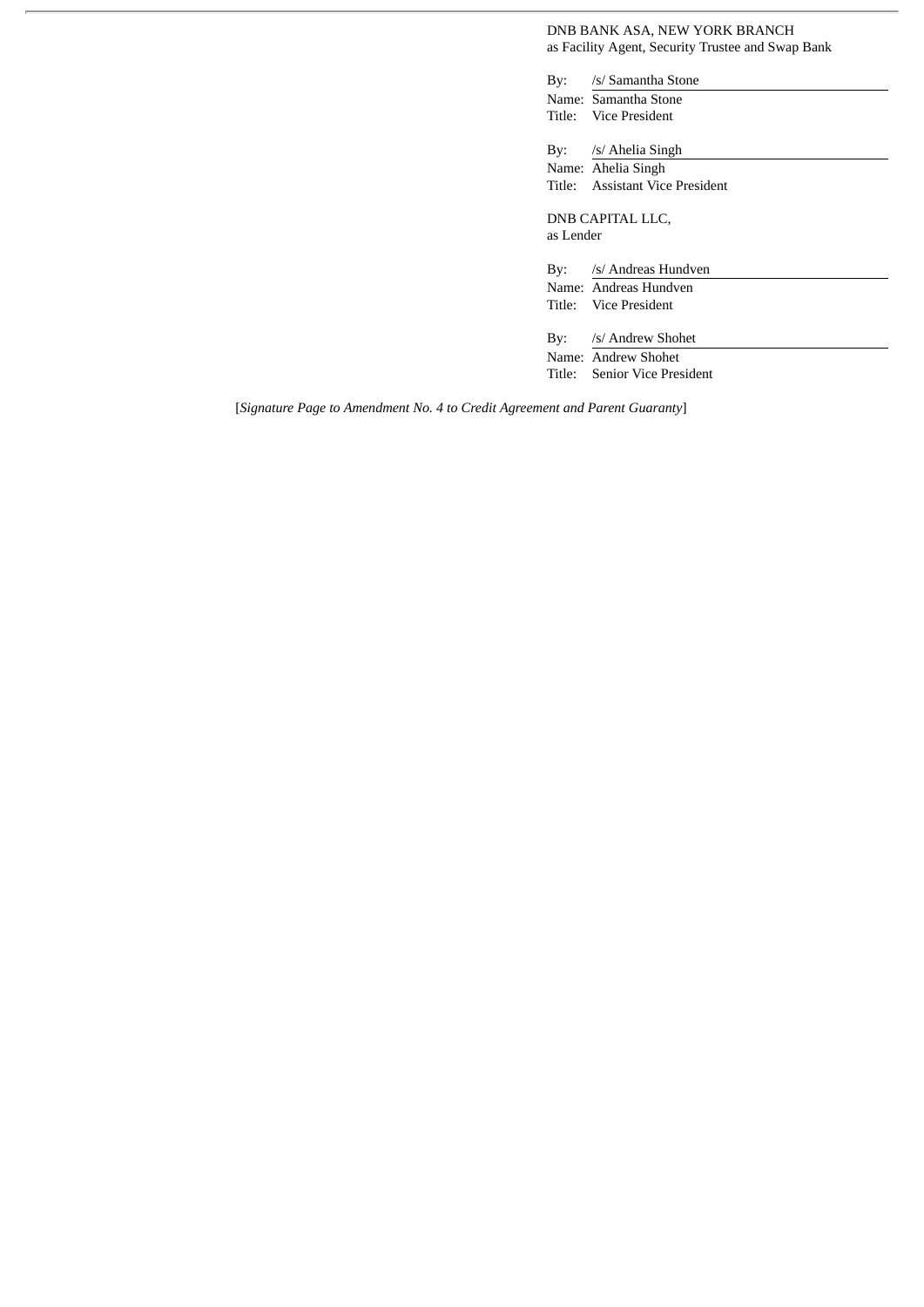CLIFFORD CAPITAL PTE. LTD. as Lender

By: /s/ Wong Shyr Kong (Huang Shigang) Name: Wong Shyr Kong (Huang Shigang) Title: Co-Head, Risk

NIBC BANK N.V. as Lender

By: /s/ Sven de Veij Name: Sven de Veij Title: Managing Director By: /s/ Anneke van der Spek

Name: Anneke van der Spek Title: Director

HANCOCK WHITNEY BANK, as Lender and Swap Bank

By: Tommy D. Pitre Name: Tommy D. Pitre Title: Senior Vice President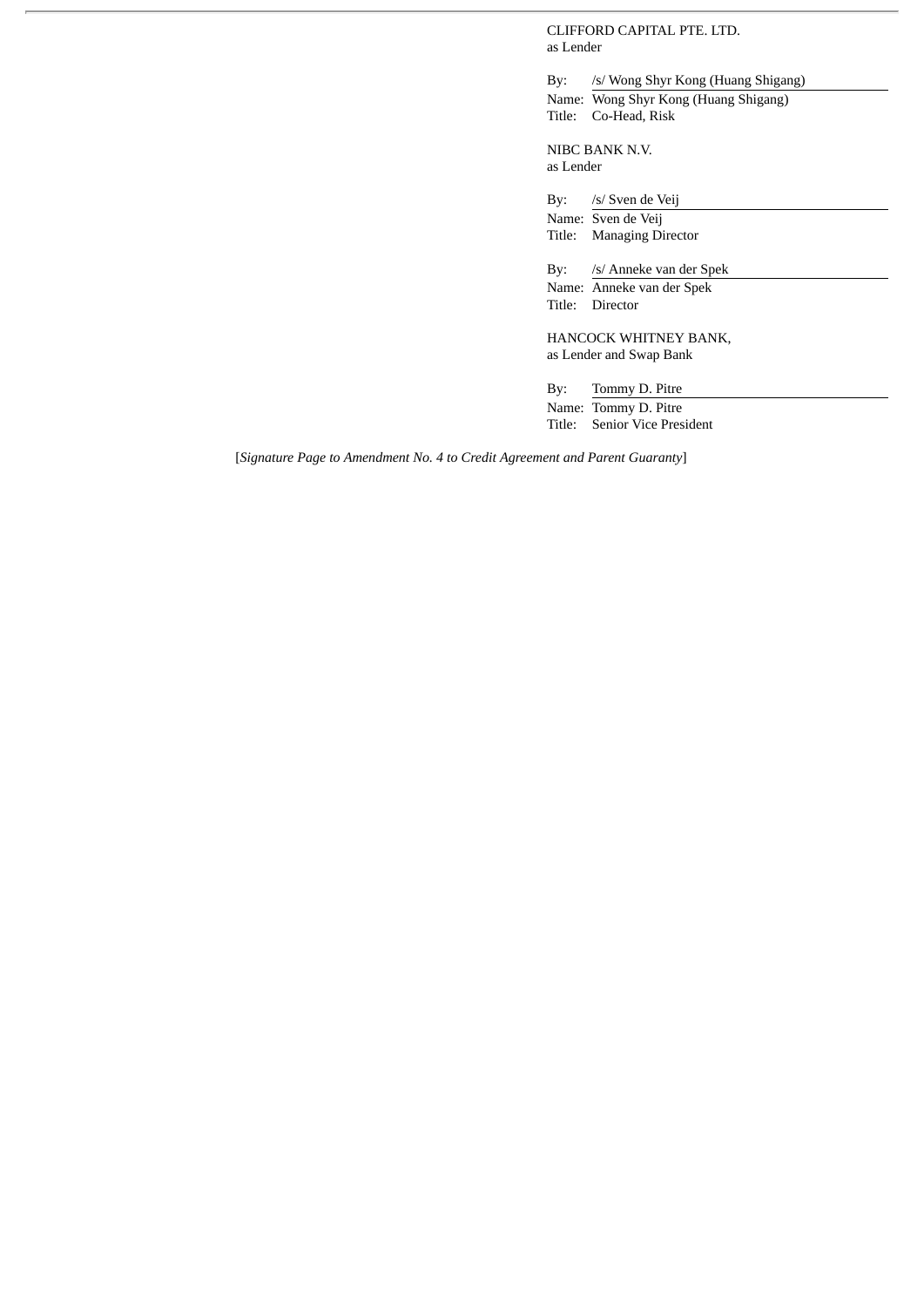EXHIBIT A

[Form of Amended and Restated Parent Guaranty]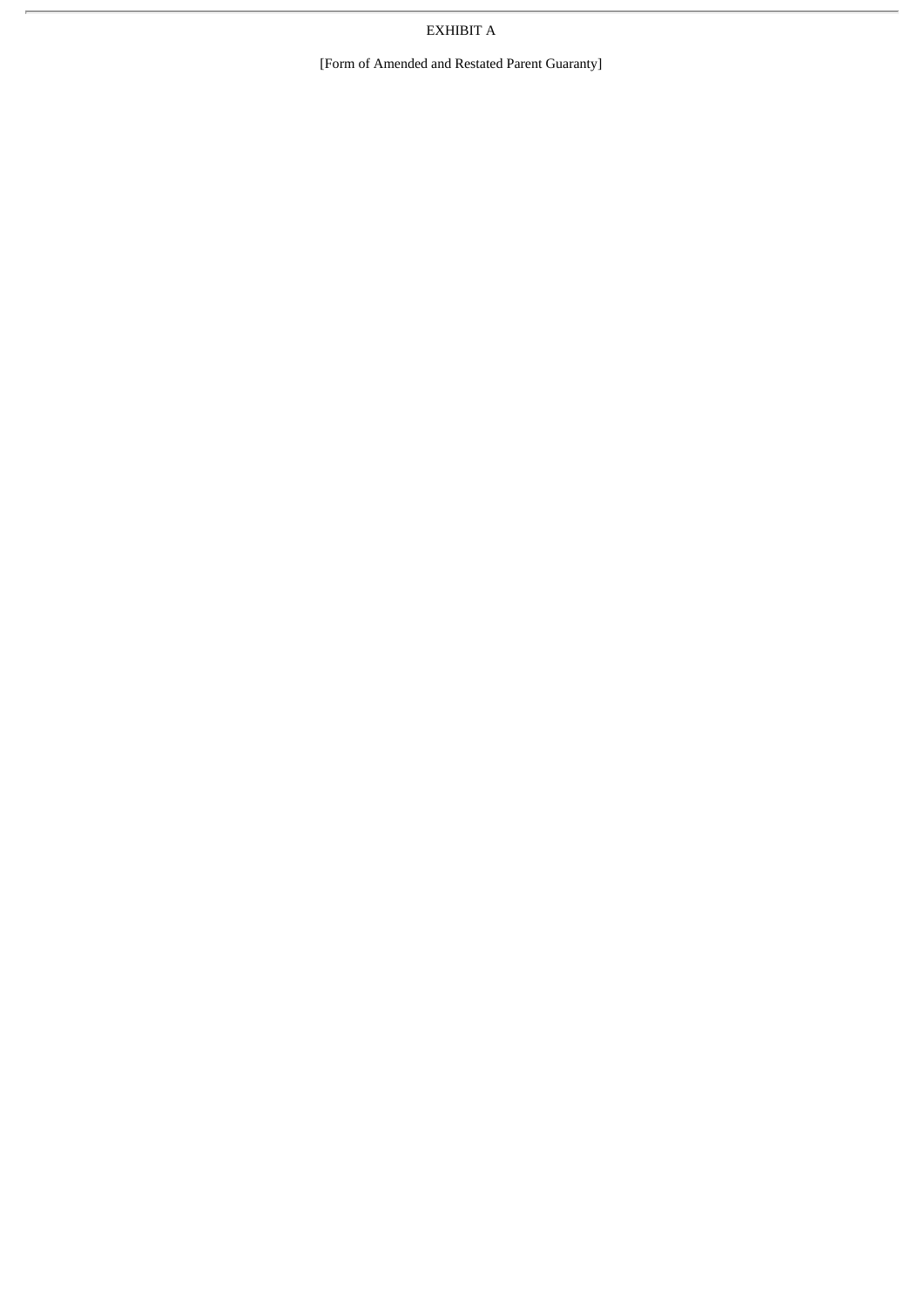EXECUTION VERSION

# <span id="page-17-0"></span>AMENDED AND RESTATED GUARANTY

by

# SEACOR MARINE HOLDINGS INC.

in favor of

DNB BANK ASA, NEW YORK BRANCH, as Security Trustee

June 15, 2022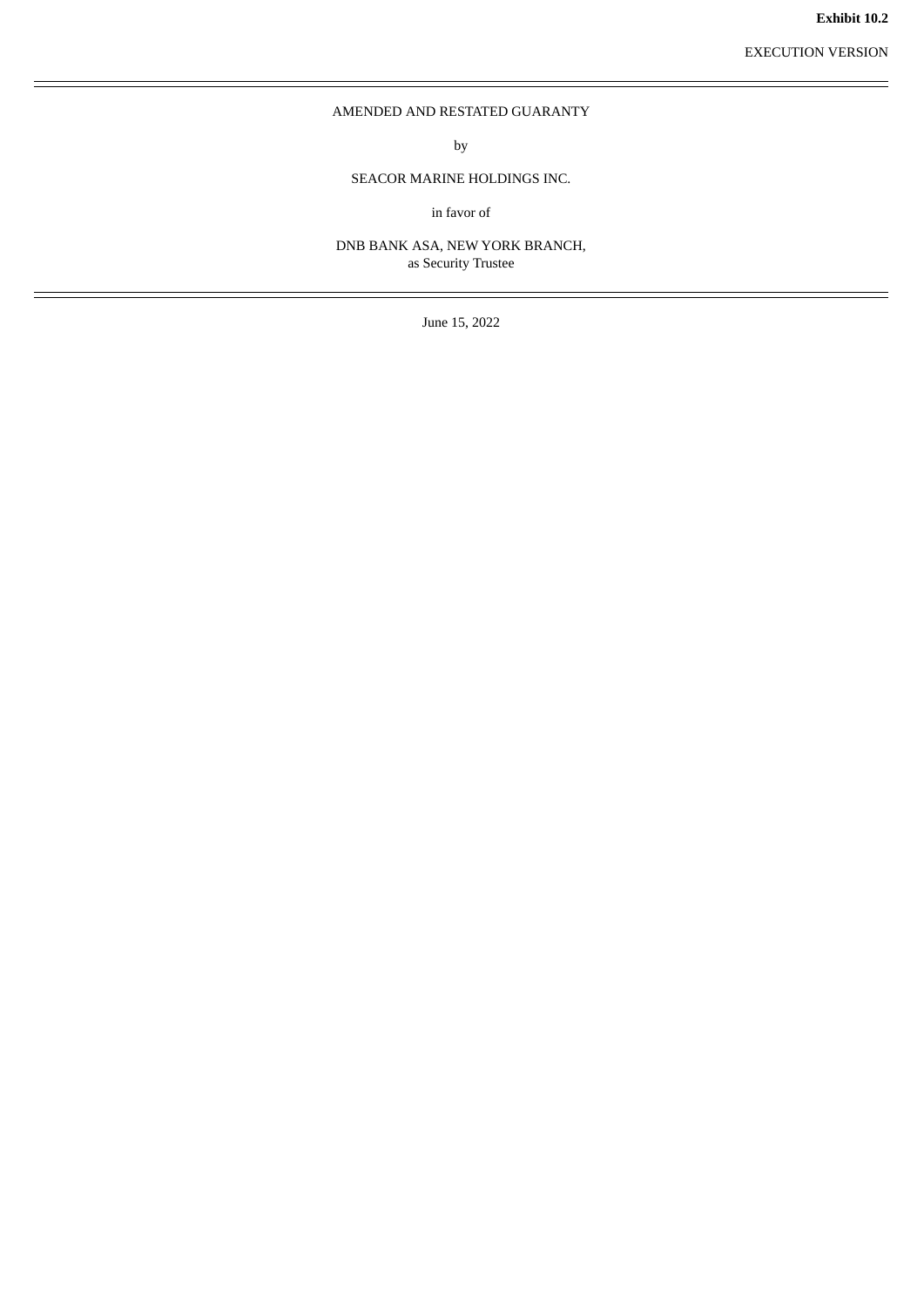#### AMENDED AND RESTATED GUARANTY

This AMENDED AND RESTATED GUARANTY (this "Guaranty"), dated as of June 15, 2022, is made by SEACOR MARINE HOLDINGS INC., a corporation incorporated and existing under the laws of the State of Delaware (the "Parent Guarantor"), in favor of DNB BANK ASA, New York Branch, a corporation organized under the laws of the Kingdom of Norway ("DNB"), as security trustee (the "Security Trustee") for the Creditors under the Credit Agreement referred to in Recital (A) below.

## WITNESSETH THAT:

#### WHEREAS:

(A) Pursuant to the credit agreement dated as of September 26, 2018 (as the same may be further amended, supplemented or otherwise modified from time to time, including by the Amendment (as defined below) with the consent of the Parent Guarantor, the "Credit Agreement") made by and among, *inter alios*, (i) SEACOR Marine Foreign Holdings Inc. (the "Borrower"), a corporation incorporated and existing under the laws of the Republic of the Marshall Islands, as borrower, (ii) DNB, as facility agent (the "Facility Agent") and security trustee and (iii) the financial institutions identified on Schedule 1 thereto (together with any bank or financial institution which becomes a lender pursuant to Section 10 of the Credit Agreement), as lenders (the "Lenders"), the Lenders have provided to the Borrower a senior secured term loan facility in the aggregate amount of One Hundred Thirty Million United States Dollars (\$130,000,000) (the "Loan").

(B) As a condition to the execution of the Credit Agreement, the Parent Guarantor entered into that certain guaranty dated as of September 28, 2018 (as amended, supplemented or otherwise modified from time to time, including by that certain Amendment No. 1 to Credit Agreement and Parent Guaranty dated August 6, 2019 and that certain Amendment No. 3 to Credit Agreement and Parent Guaranty dated June 29, 2020, the "Original Guaranty") made by the Parent Guarantor in favor of DNB.

(C) The parties to the Credit Agreement wish to further amend the Credit Agreement by entering into that certain Amendment No. 4 (the "Amendment"), in order to, among other things, amend the Margin and certain financial ratios and covenant restrictions contained in the Original Guaranty;

(D) It is a condition precedent to the effectiveness of the Amendment that the parties to the Credit Agreement amend and restate the Original Guaranty by entering into this Guaranty and otherwise agree to be bound by the terms of this Guaranty.

NOW, THEREFORE, in consideration of the premises and for other good and valuable consideration, the receipt and adequacy of which the Parent Guarantor hereby acknowledges, the Parent Guarantor hereby agrees as follows:

#### 1. DEFINITIONS

1.1 Specific Definitions. In this Guaranty, unless the context otherwise requires:

"Cash Equivalents" means any of the following: (i) marketable securities (a) issued or directly and unconditionally guaranteed as to interest and principal by the United States Government or (b) issued by any agency of the United States the obligations of which are backed by the full faith and credit of the United States, in each case maturing within one (1) year after such date; (ii) marketable direct obligations issued by any state of the United States or any political subdivision of any such state or any public instrumentality thereof, in each case maturing within one (1) year after such date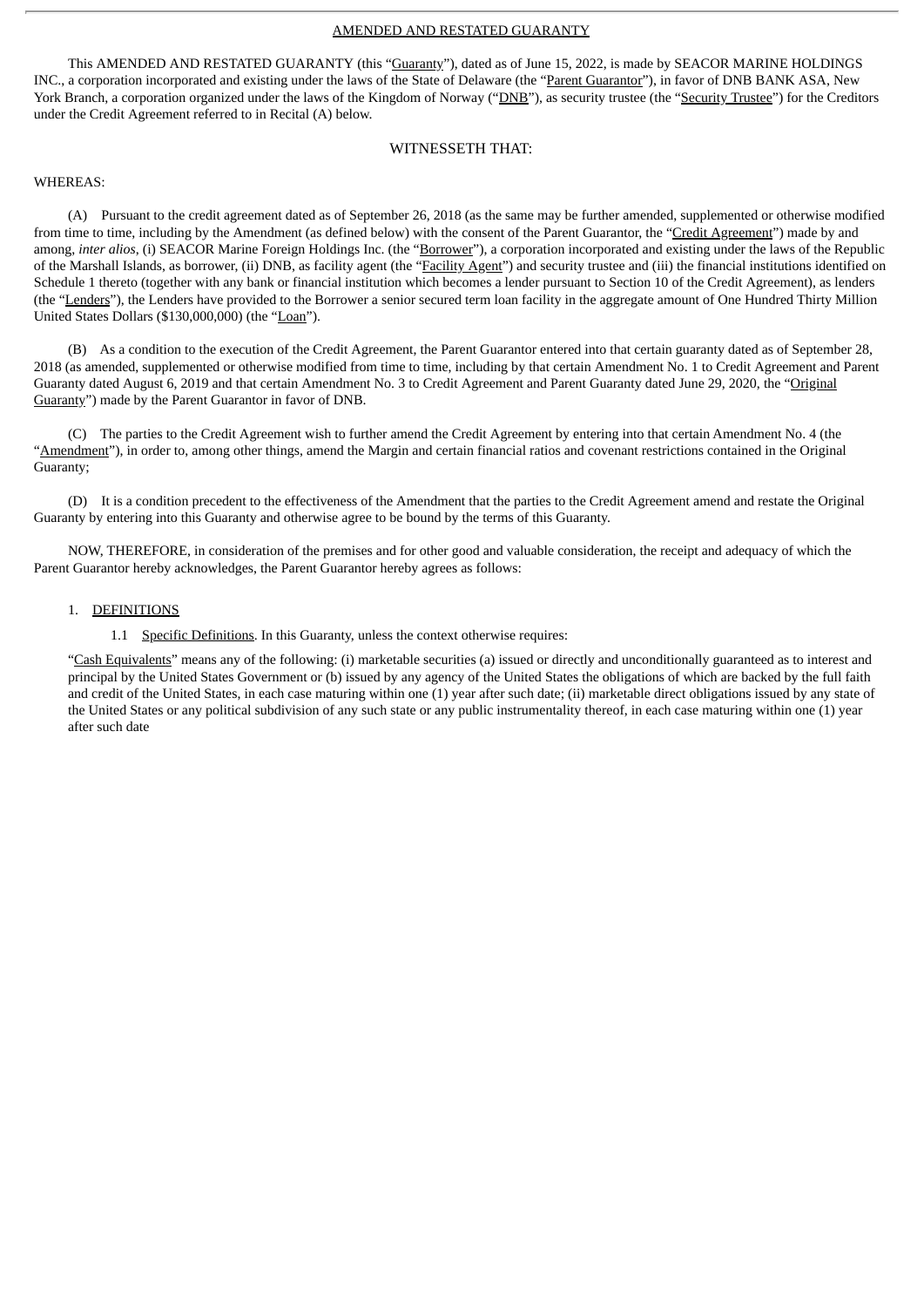and having, at the time of the acquisition thereof, a rating of at least A-1 from S&P or at least P-1 from Moody's; (iii) commercial paper maturing no more than three (3) months from the date of creation thereof and having, at the time of the acquisition thereof, a rating of at least A-1 from S&P or at least P-1 from Moody's; (iv) certificates of deposit or bankers' acceptances maturing within three (3) months after such date and issued or accepted by any Lender or by any commercial bank organized under the laws of the United States or any state thereof or the District of Columbia that (a) is at least "adequately capitalized" (as defined in the regulations of its primary federal banking regulator) and (b) has Tier 1 capital (as defined in such regulations) of not less than \$1,000,000,000; and (v) shares of any money market mutual fund that (a) has substantially all of its assets invested continuously in the types of investments referred to in clauses (i) and (ii) above, (b) has net assets of not less than \$5,000,000,000, and (c) has the highest rating obtainable from either S&P or Moody's;

"Cash and Cash Equivalents" means, on any date of determination, the sum of (a) cash and (b) Cash Equivalents, in each case that are held by the Parent Guarantor and its Subsidiaries on a consolidated basis free and clear of all Liens (other than Liens pursuant to the Transaction Documents and any statutory Liens in favor of a bank (including rights of set-off) incurred in the ordinary course of business on deposit accounts maintained with such bank and cash and Cash Equivalents in such accounts; provided however, for the Borrower's second, third and fourth quarter of fiscal year 2022, the definition of "Cash and Cash Equivalents" shall also include an amount equal to thirty-five percent (35%) of the accounts receivable reported in the Borrower's financial statements contained in each Form 10-Q filed with the SEC for such fiscal quarters.

"Consolidated Book Equity" means the consolidated book equity of the Parent Guarantor, calculated in accordance with GAAP and reflected on the balance sheet of the Parent Guarantor;

"Consolidated EBITDA" means, for any accounting period, the consolidated net income of the Parent Guarantor and its Subsidiaries on a consolidated basis for that accounting period:

- (a) plus, to the extent reducing consolidated net income, the sum, without duplication, of:
	- (i) provisions for all federal, state, local and foreign income taxes and any tax distributions;
	- (ii) Consolidated Net Interest Expense;
	- (iii) Any net after tax extraordinary, nonrecurring or unusual loss, expense or charge (less all fees and expenses relating thereto) including without limitation any severance, relocation, office or facility closure or other restructuring charge or restructuring expense, in an aggregate amount not to exceed \$8,000,000 while the Loan is outstanding; and
	- (iv) depreciation, depletion, amortization of intangibles and other non-cash charges or non-cash losses (including non-cash transaction expenses and the amortization of debt discounts) and any extraordinary losses;
- (b) minus, to the extent added in computing the consolidated net income of the Parent Guarantor for that accounting period, any non-cash income or non-cash gains (excluding any such non cash gain to the extent it represents the reversal of an accrual or reserve for potential cash item in any prior period);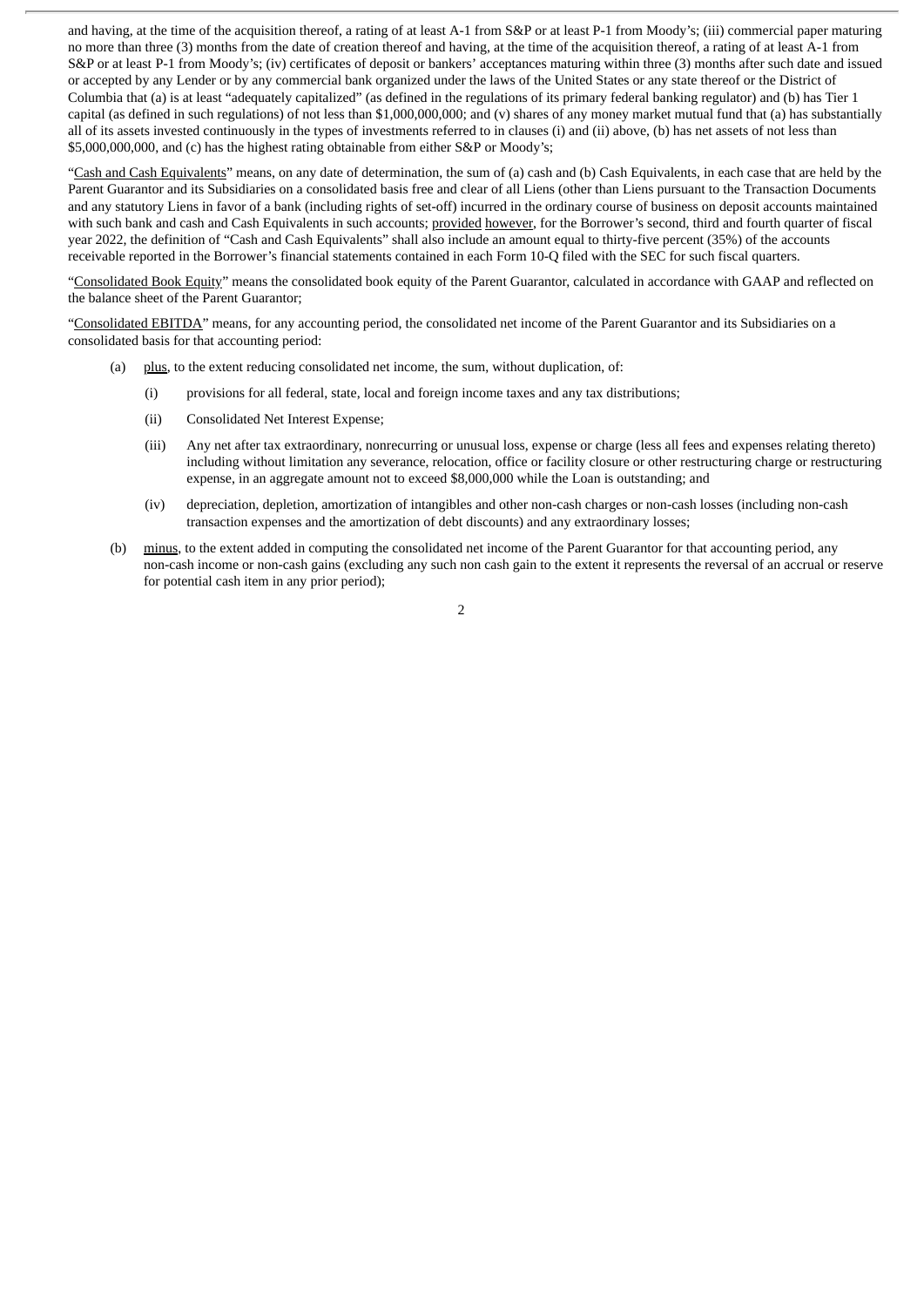"Consolidated Net Interest Expense" means the aggregate of all interest payments in respect of outstanding Indebtedness thereof that are due from the Parent Guarantor and its Subsidiaries on a consolidated basis during the relevant accounting period, determined on a consolidated basis in accordance with GAAP and as shown in the consolidated statements of income for the Parent Guarantor;

"Financial Covenants" means the covenants set forth in Section 4(a)(xiv), Section 4(a)(xv) and Section 4(a)(xvi) of this Guaranty.

"Gross Interest Bearing Debt" means, on any date of determination, the total amount of Indebtedness of the Parent Guarantor and its Subsidiaries on a consolidated basis outstanding on such date minus the aggregate amount of Indebtedness under all Warehouse Financing Facilities and the DPA Obligations.

"Lease Obligations" means the amount of all lease or charter obligations calculated in accordance with GAAP and reflected on the balance sheet of any Credit Party;

"Total Capital" means the sum of the liabilities (other than Indebtedness under all Warehouse Financing Facilities and the DPA Obligations) and shareholders' equity of the Parent Guarantor and its Subsidiaries on a consolidated basis, in each case determined in accordance with GAAP; and

"Total Debt" means, for any accounting period, the sum of the following for the Parent Guarantor and its Subsidiaries determined (without duplication) on a consolidated basis for such period and in accordance with GAAP consistently applied: (i) Gross Interest Bearing Debt and (ii) Lease Obligations.

"Unconsolidated JV Investments" means the amount of "investments, at equity, and advances to 50% or less owned companies" reflected on the consolidated balance sheet of the Parent Guarantor excluding any increase to such amount after June 30, 2018 in respect of any profits of such companies.

1.2 Defined Expressions. Unless otherwise defined herein, terms defined in the Credit Agreement shall have the same meanings when used herein, including in the preamble and recitals hereof.

#### 2. GUARANTY

(a) The Parent Guarantor hereby unconditionally and irrevocably:

(i) guarantees to the Security Trustee for the account of the Creditors, as a primary obligor and not merely as a surety, punctual payment and performance by the Borrower and each other Credit Party of all their respective payment and performance obligations under the Transaction Documents;

(ii) undertakes with the Security Trustee on behalf of the Creditors that whenever the Borrower or any other Credit Party does not pay any amount (whether for principal, interest, fees, expenses or otherwise) when due (whether at stated maturity, by acceleration or otherwise) under or in connection with any Transaction Document, the Parent Guarantor shall immediately on demand pay that amount as if it were the primary obligor; and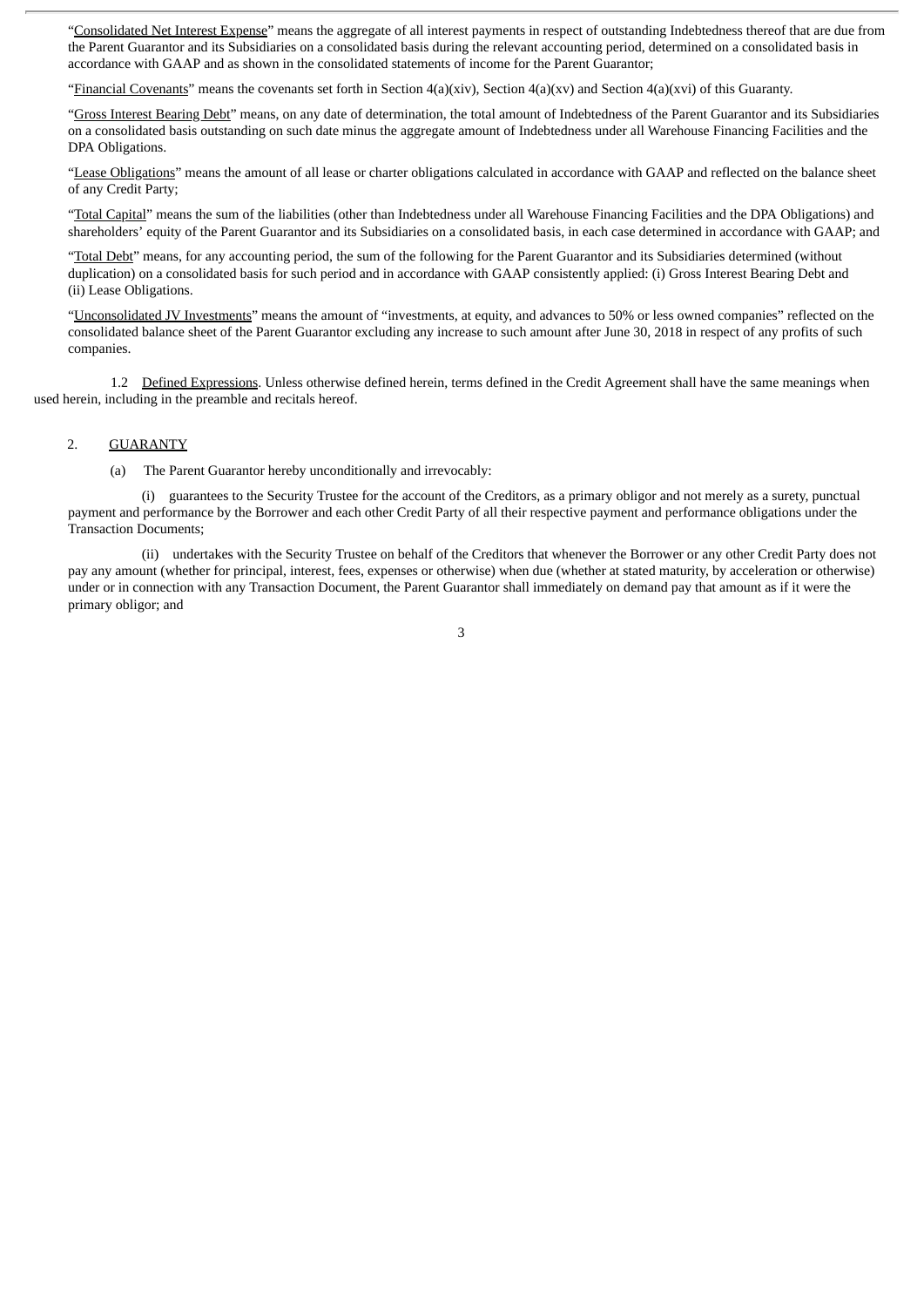(iii) agrees with the Security Trustee on behalf of the Creditors that if any obligation guaranteed by it is or becomes unenforceable, invalid or illegal, it will, as an independent and primary obligation, indemnify that Creditor immediately on demand against any cost, loss or liability it incurs as a result of the Borrower or any other Credit Party not paying any amount which would, but for such unenforceability, invalidity or illegality, have been payable by it under any Transaction Document on the date when it would have been due. The amount payable by such Parent Guarantor under this indemnity will not exceed the amount it would have had to pay under this Guaranty if the amount claimed had been recoverable on the basis of a guarantee (all obligations referred to in clauses (i) through (iii) above are herein referred to as the "Obligations").

(b) This Guaranty is a guaranty of payment and not of collection and the Parent Guarantor expressly agrees that it shall not be necessary or required that any of the Creditors exercise any right, assert any claim or demand or enforce any remedy whatsoever against the Borrower or any of the other Credit Parties or any other Person before or as a condition to the obligations of the Parent Guarantor hereunder. This Guaranty is a primary obligation of the Parent Guarantor and shall be an absolute, unconditional, present, and continuing obligation and shall not be subject to any counterclaim, setoff, deduction, diminution, abatement, recoupment, suspension, deferment, reduction, or defense based on any claim the Parent Guarantor or any other person may have against the Borrower, any of the Credit Parties or any other person, and shall not be released, discharged or affected by any circumstance whatsoever, including without limitation: (a) the unenforceability, invalidity, irregularity or lack of genuineness of the Credit Agreement, the Note, any other Transaction Document or any of the obligations under the Credit Agreement, the Note and the other Transaction Documents; (b) any amendment, modification, termination, or removal of, or addition or supplement to, the Credit Agreement, the Note or any other Transaction Document, or any change in time, manner, or place of payment or performance of any Obligation; (c) any assignment, mortgage, release, exchange, addition, or transfer of any Collateral; (d) any failure, refusal, omission or delay on the part of the Borrower, any of the Credit Parties or any other Person to conform or comply with any term of the Credit Agreement, the Note or any other Transaction Document or any other agreement; (e) any waiver, consent, extension, indulgence, surrender, settlement, subordination, release, compromise, or other agreement, or the exercise or non-exercise of any right or remedy thereunder, with or without consideration; (f) the occurrence and/or continuance of any bankruptcy, insolvency, reorganization, liquidation, arrangement, adjustment of debt, relief of debtors, dissolution, or similar proceeding with respect to the Borrower, any of the Credit Parties, or any other Person, including without limitation any modification of the Borrower's obligations under the Credit Agreement, the Note or any other Transaction Document in connection with any such proceeding; (g) any defect in the title, condition, compliance with specifications, design, operation, or fitness for use of, or any damage to or loss of, or governmental prohibition or restriction, condemnation, requisition, or seizure of, any Collateral for any reason; (h) any merger, consolidation, restructuring, termination of existence, sale of assets, or change in the ownership of any membership interests or shares of capital stock of either of the Borrower or the Parent Guarantor; (i) any present or future law, regulation, or order in any jurisdiction (whether of right or in fact) or any agency thereof affecting any term of any Obligation or any rights of any of the Creditors with respect thereto, including, without limitation, any law, regulation or order purporting to vary the terms of payment or to restrict the right or power of the Borrower or of the Parent Guarantor to make payment of its Obligations to the Creditors; or (j) any other circumstances whatsoever which might otherwise constitute a defense available to, or a discharge of, the Borrower or the Parent Guarantor.

#### 3. REPRESENTATIONS AND WARRANTIES

(a) The Parent Guarantor hereby makes all of the representations and warranties expressly applicable to the Parent Guarantor set forth in Section 2 of the Credit Agreement as if they were set forth in this Guaranty.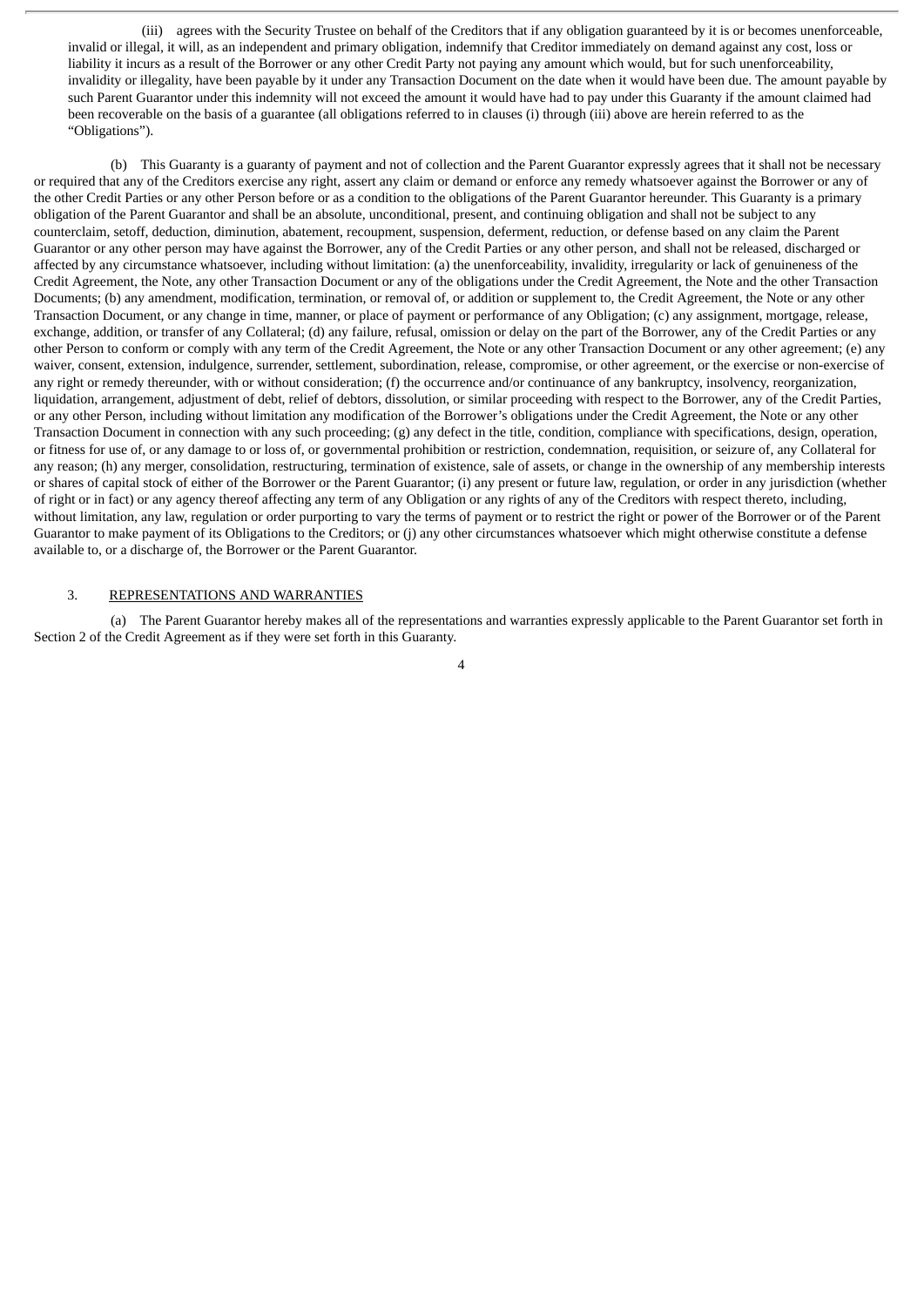#### 4. COVENANTS

(a) The Parent Guarantor hereby covenants and undertakes with the Security Trustee on behalf of the Creditors that from the date hereof and so long as any principal, interest or other monies are owing by the Credit Parties under or in connection with the Credit Agreement, the Note, the other Transaction Documents, or any of them, it will:

(i) duly perform and observe the terms of this Guaranty;

(ii) obtain every consent and do all other acts and things which may from time to time be necessary or advisable for the continued due performance of all its obligations under this Guaranty and, if this Guaranty shall, in the reasonable opinion of the Creditors, at any time be deemed by the Creditors for any reason insufficient in whole or in part to carry out the purposes of this Guaranty hereof, it will execute or cause to be executed such other and further assurances and documents as in the reasonable opinion of the Creditors may be required in order to accomplish the purposes of this Guaranty;

(iii) promptly upon any Responsible Officer of the Parent Guarantor obtaining actual knowledge thereof, inform the Facility Agent of the occurrence of (a) any Default or Event of Default, (b) any litigation, arbitration or governmental proceeding pending or threatened in writing against it not previously disclosed to the Lenders or any development in respect of a previously disclosed litigation, arbitration or governmental proceeding, which if adversely determined could reasonably be expected to have a Material Adverse Effect, including but not limited to, in respect of any Environmental Claim or any judgment entered against it and (c) any other event or condition which is reasonably likely to have a Material Adverse Effect;

(iv) deliver to the Facility Agent:

(1) as soon as available but not later than one hundred twenty (120) days after the end of each fiscal year of the Parent Guarantor ending after the Closing Date, complete copies of the consolidated financial reports of the Parent Guarantor (together with a calculation of Cash and Cash Equivalents and a Compliance Certificate), all in reasonable detail, which shall include at least the consolidated balance sheet of the Parent Guarantor as of the end of such year and the related consolidated statements of income and sources and uses of funds for such year, which shall be audited reports prepared by an Acceptable Accounting Firm;

(2) as soon as available but not later than sixty (60) days after the end of each of the first three full quarters of each fiscal year of the Parent Guarantor ending after the Closing Date, a quarterly interim consolidated balance sheet of the Parent Guarantor (together with a Compliance Certificate), and the related consolidated profit and loss statements and sources and uses of funds, all in reasonable detail, unaudited, but accompanied by the certification of the chief executive officer, chief financial officer or controller of the Parent Guarantor that such financial statements fairly present the financial condition of Parent Guarantor as at the dates indicated, subject to changes resulting from audit and normal year-end adjustments;

(3) as soon as they become available, but in any event prior to each fiscal year beginning after the Closing Date, the consolidated budget including the annual cash flow projections of the Parent Guarantor;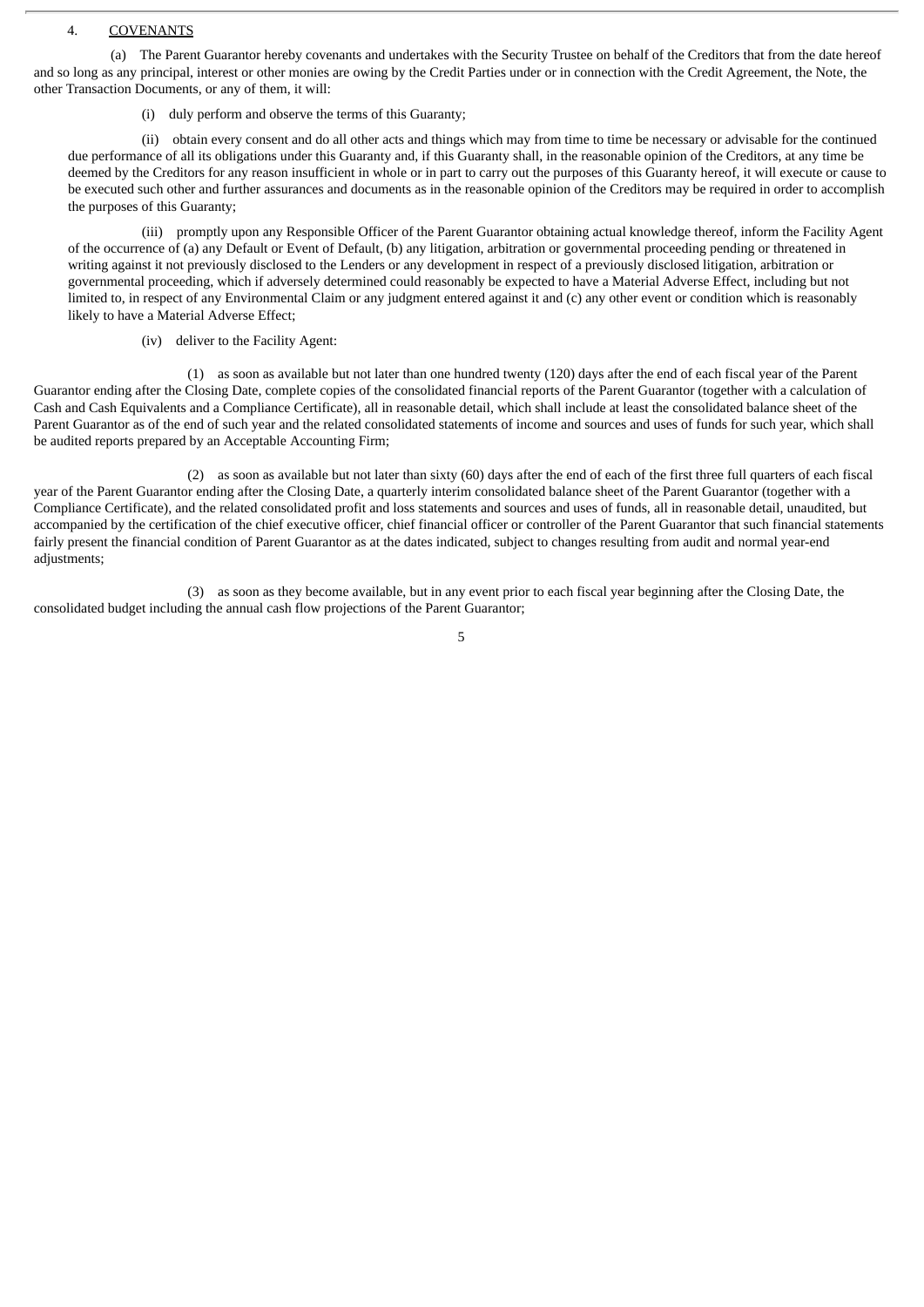(4) such other information and data with respect to Parent Guarantor or any of its Subsidiaries as from time to time may be reasonably requested by the Facility Agent or any Lender; and

(5) on a quarterly basis, together with the delivery of each Compliance Certificate, (A) the aggregate amount outstanding of all payments, contributions and loans made by the Parent Guarantor and its Subsidiaries that are Credit Parties to or on behalf of any DPA SPV pursuant to the DPA Parent Guarantees or otherwise, (B) the DPA SPV EBITDA, (C) the ratio of the DPA SPV EBITDA to the debt service obligations of the DPA SPVs, and (D) beginning with the fiscal quarter during which the relevant DPA and DPA Parent Guarantee are executed, the unaudited accounts for each such DPA SPV;

provided that any delivery requirement under this Section 4(a)(iv) shall be deemed satisfied by the posting of such information, materials or reports as applicable on EDGAR or any successor website maintained by the SEC;

(v) except as otherwise permitted by the Credit Agreement or hereunder, do or cause to be done all things necessary to preserve and keep its separate identity and existence under the laws of its jurisdiction of incorporation and all licenses, franchises, permits and assets necessary to the conduct of its business;

(vi) at all times keep proper books of record and account into which full and correct entries shall be made in accordance with GAAP;

(vii) pay and discharge all taxes, assessments and governmental charges or levies imposed upon its income or property prior to the date upon which penalties attach thereto; provided, however, that it shall not be required to pay and discharge, or cause to be paid and discharged, any such tax, assessment, charge or levy so long as the legality thereof shall be contested in good faith and by appropriate proceedings or other acts and it shall set aside on its books adequate reserves with respect thereto;

(viii) allow, upon ten (10) Banking Days' notice from the Facility Agent, any representative or representatives designated by the Facility Agent, subject to applicable laws and regulations, at normal business hours, to visit and inspect any of its properties, and, on request and subject to customary confidentiality arrangements, to examine its books of account, records, reports, agreements and other papers and to discuss its affairs, finances and accounts with its officers; provided that (i) the Facility Agent shall only be allowed to conduct one such inspection per calendar year prior to the occurrence of an Event of Default and an unlimited amount of inspections during the continuance of an Event of Default; and (ii), the foregoing inspections by the Facility Agent shall not unreasonably interfere with the conduct of the Parent Guarantor's or any of its Subsidiary's business (unless, with respect to Transaction Parties only, an Event of Default has occurred and is continuing);

(ix) except where failure to comply would not alone or in the aggregate result in a Material Adverse Effect, do or cause to be done, all things necessary to materially comply with all contracts or agreements to which it is a party, and all laws, and the rules and regulations thereunder, applicable to it, including, without limitation, those laws, rules and regulations relating to employee benefit plans and environmental matters;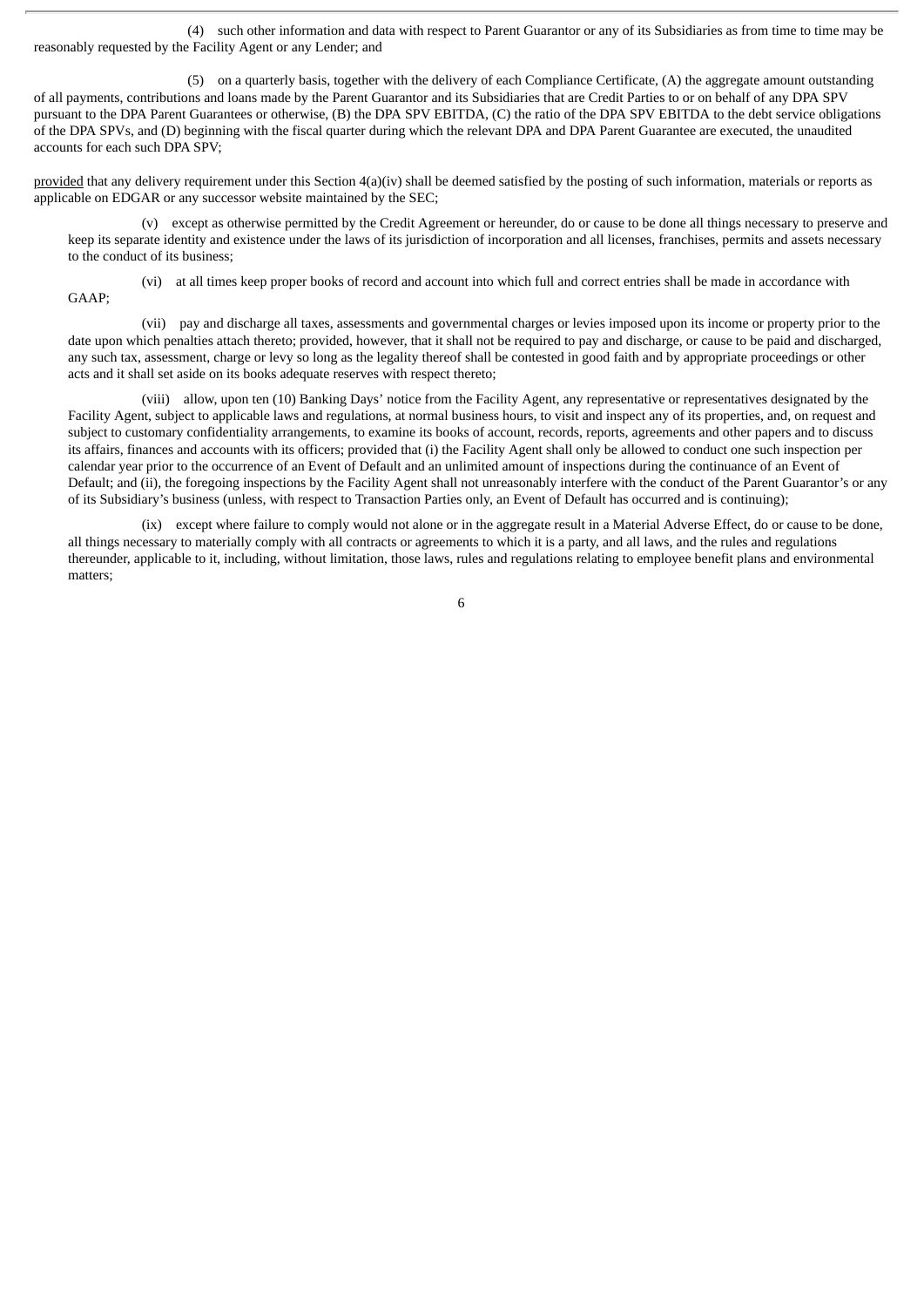(x) promptly upon the occurrence of any of the following conditions, provide to the Facility Agent notice thereof, specifying in reasonable detail the nature of such condition: (a) its receipt of any written communication that alleges that it is not in compliance with any applicable Environmental Law or Environmental Approval, if such failure to comply would reasonably be expected to have a Material Adverse Effect, (b) any Environmental Claim pending or threatened against it, which would reasonably be expected to have a Material Adverse Effect, or (c) any release, emission, discharge or disposal of any Material of Environmental Concern that would reasonably be expect to form the basis of any Environmental Claim against it, if such Environmental Claim could reasonably be expected to have a Material Adverse Effect. Upon the written request by the Facility Agent, it will submit to the Facility Agent at reasonable intervals, a report providing an update of the status of any issue or claim identified in any notice or certificate required pursuant to this subsection  $4(a)(x)$ ;

(xi) forthwith upon learning of the existence or occurrence of any ERISA Funding Event, ERISA Termination Event, Foreign Termination Event or Foreign Underfunding that, when taken together with all other ERISA Funding Events, ERISA Termination Events, Foreign Termination Events and Foreign Underfundings that exist or have occurred, or which could reasonably be expected to exist or occur, could reasonably be expected to result in a liability to the Parent Guarantor in the aggregate in excess of \$5,000,000, furnish or cause to be furnished to the Facility Agent written notice thereof;

(xii) provide all documentation reasonably requested by Lenders in connection with their know your customer requirements;

(xiii) remain, and instruct each Subsidiary of the Parent Guarantor who is a Security Party, any Vessel Manager who is a Transaction Party and any Related Party thereof to remain, in compliance with applicable Sanctions Laws and Anti-Money Laundering Laws;

(xiv) at all times maintain a minimum balance of Cash and Cash Equivalents equal to the greater of (i) Thirty Five Million Dollars (\$35,000,000) and (ii) 7.5% of Total Debt;

(xv) maintain as of the last day of each fiscal quarter of each fiscal year of the Parent Guarantor a ratio of (x) Gross Interest Bearing Debt to (y) Total Capital not exceeding 60%; and

(xvi) maintain as of the last day of each fiscal quarter described below a ratio of (x) Consolidated EBITDA to (y) Consolidated Net Interest Expense of not less than:

(1) 1.50:1.00 for each four consecutive fiscal quarters ending on or before December 31, 2022; and

(2) 2.00:1.00 for each four consecutive fiscal quarters of the Parent Guarantor thereafter;

provided, that notwithstanding the foregoing, if on any date on which the ratio under Section 4(a)(xvi) is to be tested, Consolidated EBITDA is less than, but at least 20% of, the amount necessary for the Parent Guarantor to be in compliance with the required ratio level applicable for such date, the Parent Guarantor may (A) cause to be contributed an amount of Cash and Cash Equivalents (which shall be through the sale or issuance of equity of the Parent Guarantor or any other capital contribution to the Parent Guarantor) or (B) designate an existing amount of Cash and Cash Equivalents in excess of the Cash and Cash Equivalents that the Parent Guarantor is required to maintain under Section  $4(a)(xiv)$  (the "Cure Amount" and, such contribution or designation, the "Cure Right") as an increase to Consolidated EBITDA for such testing period and for calculating Consolidated EBITDA in each subsequent testing period which includes the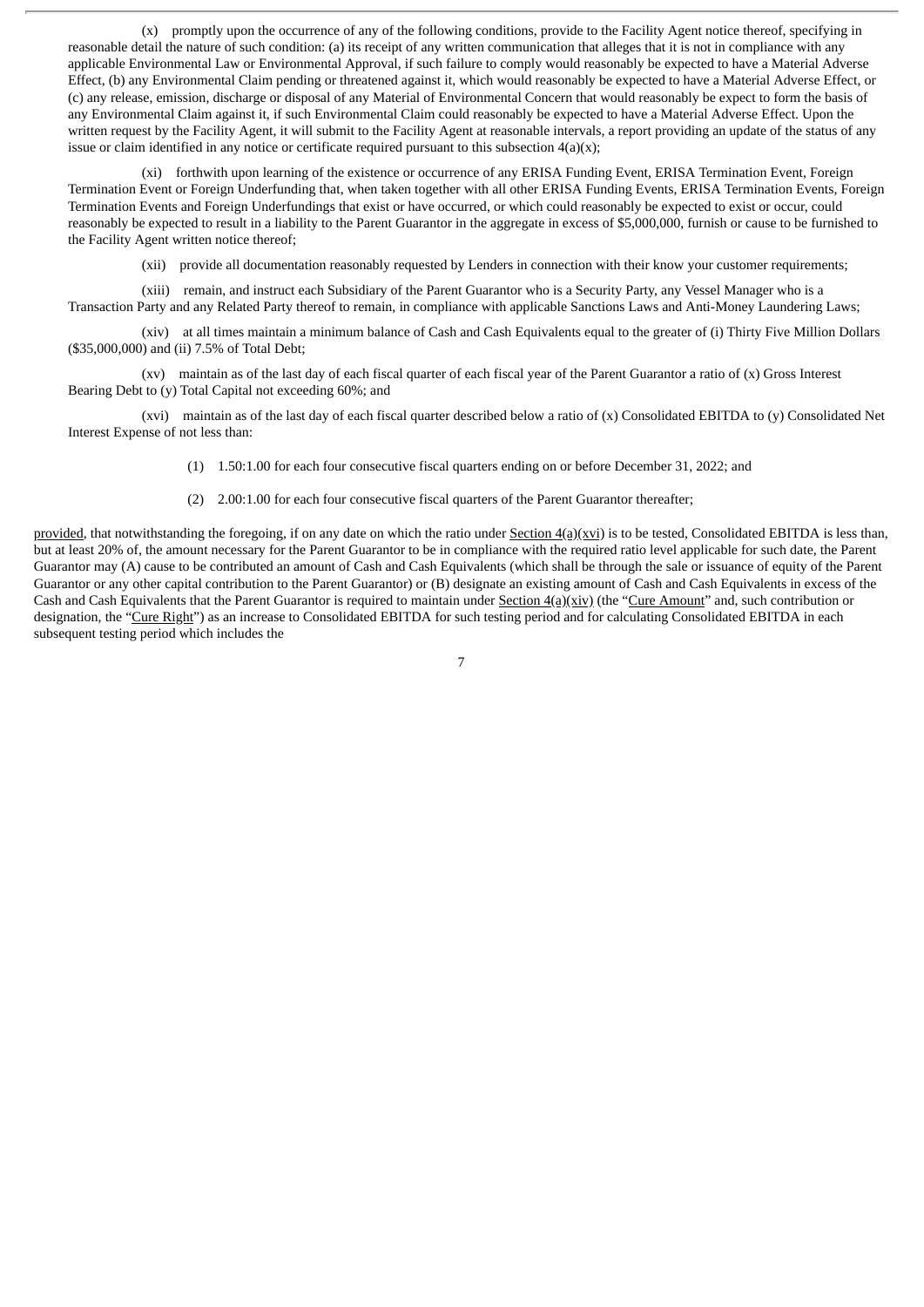fiscal quarter for which the Cure Right is exercised; provided, further, that (i) the Parent Guarantor shall have provided notice to the Facility Agent that it is exercising the Cure Right, (ii) such amounts are contributed or designated, as the case may be, on or prior to the fifteenth (15th) Banking Day after each such testing date (it being understood and agreed that until such date, neither the Facility Agent nor any Lender shall be permitted to exercise any rights on account of any actual or prospective breach of this Section  $4(a)(xyi)$  and that such breach shall be deemed cured immediately upon the contribution or designation of the Cure Amount), (iii) in each period of four (4) consecutive fiscal quarters, there shall be at least two (2) fiscal quarters in which no Cure Right is exercised and (iv) the Cure Right shall not be exercised in more than four (4) fiscal quarters over the term of this Guaranty.

(b) The Parent Guarantor hereby covenants and undertakes with the Security Trustee on behalf of the Creditors that, from the date hereof and so long as any principal, interest or other monies are owing by any of the Credit Parties under or in connection with the Credit Agreement, the Note, the other Transaction Documents or any of them, it will not, without the prior written consent of the Security Trustee on behalf of the Creditors other than as expressly permitted by the terms of the Credit Agreement and the other Security Documents:

(i) create, assume or permit to exist, or permit any of its Subsidiaries to create, assume or permit to exist, any Lien (other than Permitted Liens) upon any property or assets of such Subsidiary that are subject to a Lien pursuant to the Security Documents;

(ii) make any new Investment in any Person which is not a Subsidiary of the Parent Guarantor and which is not consolidated on the balance sheet of the Parent Guarantor if, before or after giving effect to such Investment:

(1) there shall have occurred an Event of Default described in sub-sections (a) and (j) of Section 8.1 of the Credit Agreement that is continuing,

(2) the Parent Guarantor shall not be in compliance with the Financial Covenants, or

(3) the aggregate amount of Unconsolidated JV Investments shall exceed 30% of the Consolidated Book Equity of the

Parent Guarantor;

(iii) ensure that the aggregate amount of all Lease Obligations incurred by the Parent Guarantor and its Subsidiaries shall not exceed \$75,000,000;

(iv) enter into any transaction with an Affiliate, other than on an arms-length basis other than transactions for its benefit; provided, that the foregoing restriction shall not apply to (i) any transaction between or among the Parent Guarantor and any other Credit Party; (ii) reasonable and customary fees paid to members of the board of directors (or similar governing body) of the Parent Guarantor and its Subsidiaries; (iii) compensation arrangements for officers and other employees of the Parent Guarantor and its Subsidiaries entered into in the ordinary course of business; (iv) transactions expressly permitted by the Credit Agreement, including but not limited to the extension of Intercompany Debt pursuant to Section 9.2(n)(ii) thereof and (v) other affiliate transactions existing on the Closing Date and set forth on Schedule 6 of the Credit Agreement;

(v) materially change the nature of its business or commence any business materially different from its current business;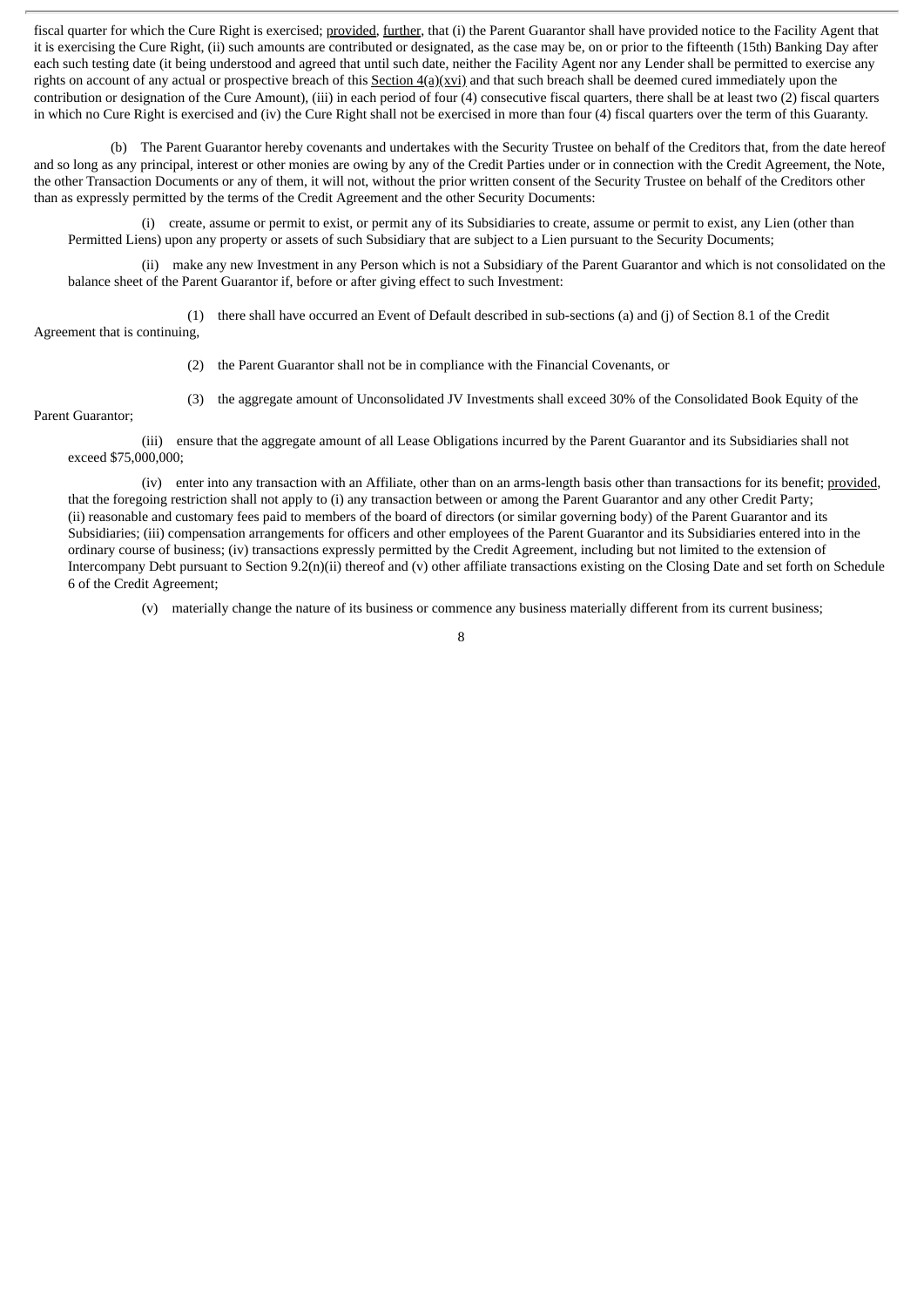(vi) change its name or principal place of business unless the Facility Agent shall have received five (5) Banking Days' prior written notice of such change;

(vii) make any Restricted Payment unless both before and after giving effect thereto, (1) there shall not have occurred an Event of Default that is continuing and (2) the Parent Guarantor and its Subsidiaries are in compliance with the Financial Covenants; provided, , that in the event a Cure Amount is contributed or designated in connection with the Parent Guarantor's exercise of the Cure Right, no dividends or distributions may be made by the Parent Guarantor unless and until the Financial Covenants are satisfied without giving effect to such Cure Amount;

(viii) consolidate with, or merge into, any corporation or other entity, or merge any corporation or other entity into it or enter into any demerger, amalgamation, consolidation or corporate reconstruction or restructuring;

(ix) change its fiscal year (other than as may be required to conform to GAAP);

(x) sell, assign, transfer, pledge or otherwise convey or dispose of any of its shares of or interest in any of the other Credit Parties or allow any Security Party to do the same;

(xi) create, incur, issue, or otherwise become directly or indirectly liable for, or permit any of its Subsidiaries to incur issue, or otherwise become directly or indirectly liable for, any Indebtedness, other than the following:

(1) Permitted Indebtedness;

(2) in the case of any Subsidiary of the Parent Guarantor that is not a Credit Party, any Indebtedness existing on the date hereof that is non-recourse to the Parent Guarantor;

(3) Indebtedness of any Subsidiary of the Parent Guarantor that is not a Credit Party (other than Indebtedness extended to such Subsidiary by the Parent Guarantor or any Subsidiary of the Parent Guarantor), so long as the aggregate amount of all such Indebtedness shall not exceed 30% of the Consolidated Book Equity of the Parent Guarantor (excluding for this purpose (v) all Lease Obligations of such Subsidiary, (w) any Indebtedness described in Section  $4(b)(xi)(2)(x)$  normal trade credits in the ordinary course of business, (y) the DPA Obligations and (z) any guarantee obligations incurred by Falcon Global Robert LLC in respect of the Convertible Bond;

(4) in the case of the Parent Guarantor, additional Indebtedness, so long as (1) both before and after giving effect thereto  $(x)$  no Event of Default described in sub-sections (a) and (j) of Section 8.1 of the Credit Agreement shall have occurred and be continuing and (y) the Parent Guarantor shall be in compliance with the Financial Covenants and (2) the final maturity date for such Indebtedness is more than 91 days after the Final Payment Date; provided, that the foregoing restriction shall not apply to Indebtedness incurred in the ordinary course of business, including Indebtedness in respect of or arising from (i) non-speculative interest rate hedges and foreign exchange transactions, (ii) letters of credit or similar instruments, or (iii) contracts entered into with respect to the chartering of vessels or the acquisition of equipment (other than any vessel), and

(5) Indebtedness of the Parent Guarantor pursuant to each DPA, each DPA Parent Guarantee, the SEACOSCO SPA DPA, and the SEACOSCO SPA DPA Parent Guarantee, including but not limited to the DPA Obligations, and any such Indebtedness of the Subsidiaries of the Parent Guarantor to the extent party thereto.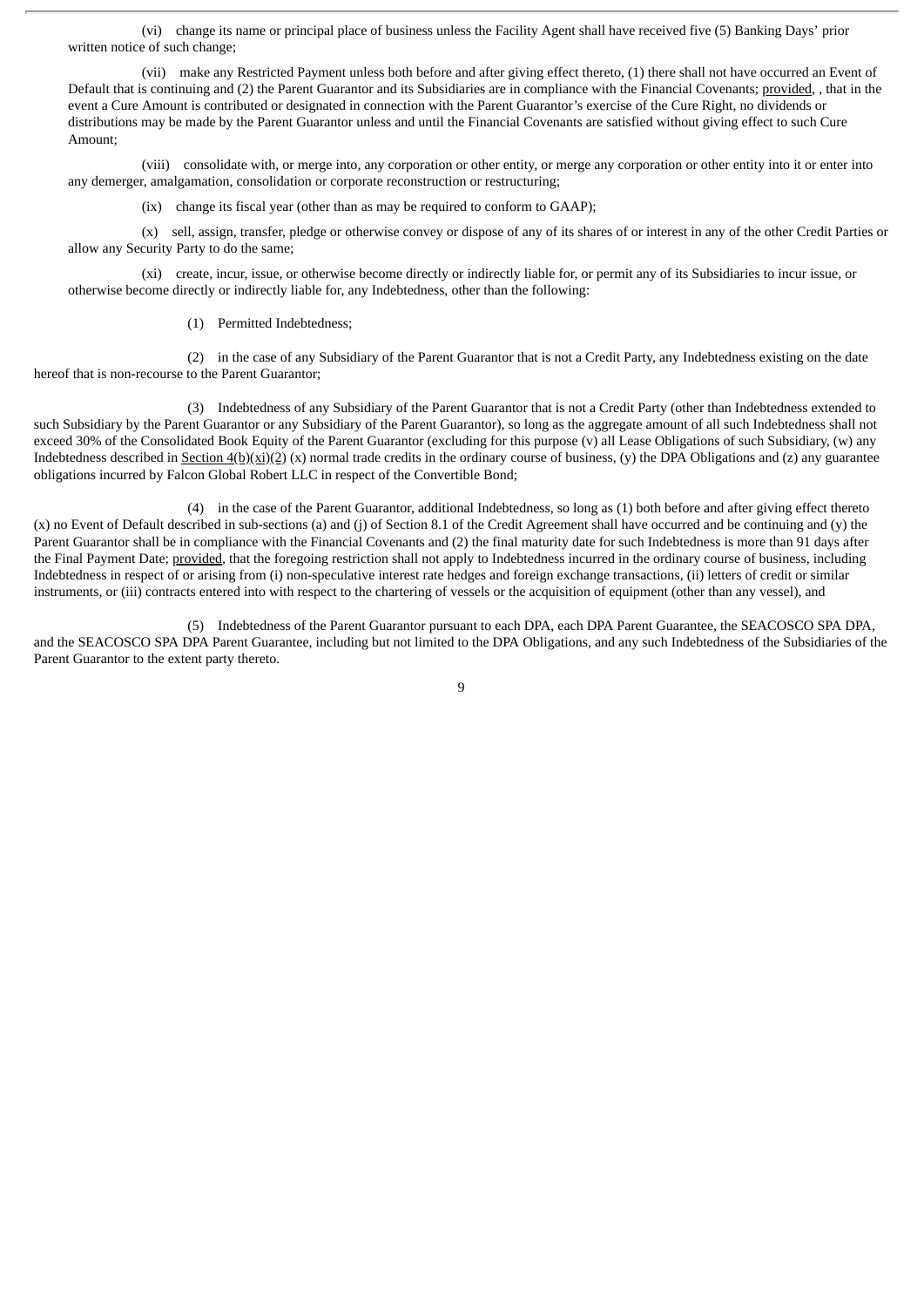(xii) (1) engage in a trade or financial transaction or other dealing with any individual, entity or Sanctioned Country that would violate Sanctions Laws; or (2) use any proceeds from the Loan, directly or, to its knowledge, indirectly, (A) to fund any trade or business involving any Blocked Person (except to the extent licensed or approved by OFAC or other applicable Governmental Authority), or (B) for the purpose of engaging in any activities that would result in a violation of Sanctions Laws or Anti-Money Laundering Laws by any Credit Party;

- (xiii) allow any Change of Control to occur under paragraphs (b), (c) or (d) of the defined term "Change of Control";
- and
- (xiv) create, assume or permit to exist, any Lien on any of the Equity Interests of the Borrower without the consent of the Lenders;

(xv) materially amend, or allow any Subsidiary to materially amend, in a manner detrimental to the Lenders, any document evidencing DPA Obligations, including but not limited to any amendment to the maturity and principal amount outstanding.

#### 5. PAYMENTS

5.1 Payment. (a) All payments by the Parent Guarantor under this Guaranty shall be made in the same manner as the Borrower is required to make payments under the Credit Agreement as specifically set forth therein.

(a) On all sum or sums for which the Parent Guarantor is liable hereunder interest shall be due at the Default Rate specified in Section 6 in the Credit Agreement from the due date thereof under the Credit Agreement until the date of payment of such amount by the Parent Guarantor.

5.2 Taxes; Withholdings. Should the Parent Guarantor be compelled by law, regulation, decree, order or stipulation to make any deduction or withholding on account of any present or future taxes (including, without limitation, property, sales, use, consumption, franchise, capital, occupational, license, value added, excise, stamp, levies and imposts taxes and customs and other duties), assessments, fees (including, without limitation, documentation, license, filing and registration fees), deductions, withholdings and charges, of any kind or nature whatsoever, together with any penalties, fines, additions to tax or interest thereon, however imposed, withheld, levied, or assessed by any country or governmental subdivision thereof or therein, any international authority or any other taxing authority ("Taxes") from any payment due under this Guaranty for the account of the Creditors, the sum due from the Parent Guarantor in respect of such payment shall be increased by such additional amounts necessary to ensure that, after the making of such deduction or withholding with respect to Taxes, each of the Creditors receives a net sum equal to the sum which it would have received had no such deduction or withholding with respect to Taxes been made and the Parent Guarantor shall indemnify each of the Creditors against any losses or costs incurred by it by reason of any failure of the Parent Guarantor to make any such deduction or withholding or by reason of any such additional payment not being made to the relevant Creditor on the due date for such payment. The Parent Guarantor will deliver to the relevant Creditor evidence satisfactory to such Creditor including all relevant tax receipts that such Tax has been duly remitted to the appropriate authority. Notwithstanding the preceding sentence, the Parent Guarantor shall not be required to pay additional amounts or otherwise indemnify any Creditor for or on account of:

(i) Taxes based on or measured by the overall net income of any Creditor or Taxes in the nature of franchise taxes or taxes for the privilege of doing business imposed by any jurisdiction or any political subdivision or taxing authority therein unless such are imposed as a result of the activities of the Credit Parties within the relevant taxing jurisdiction; or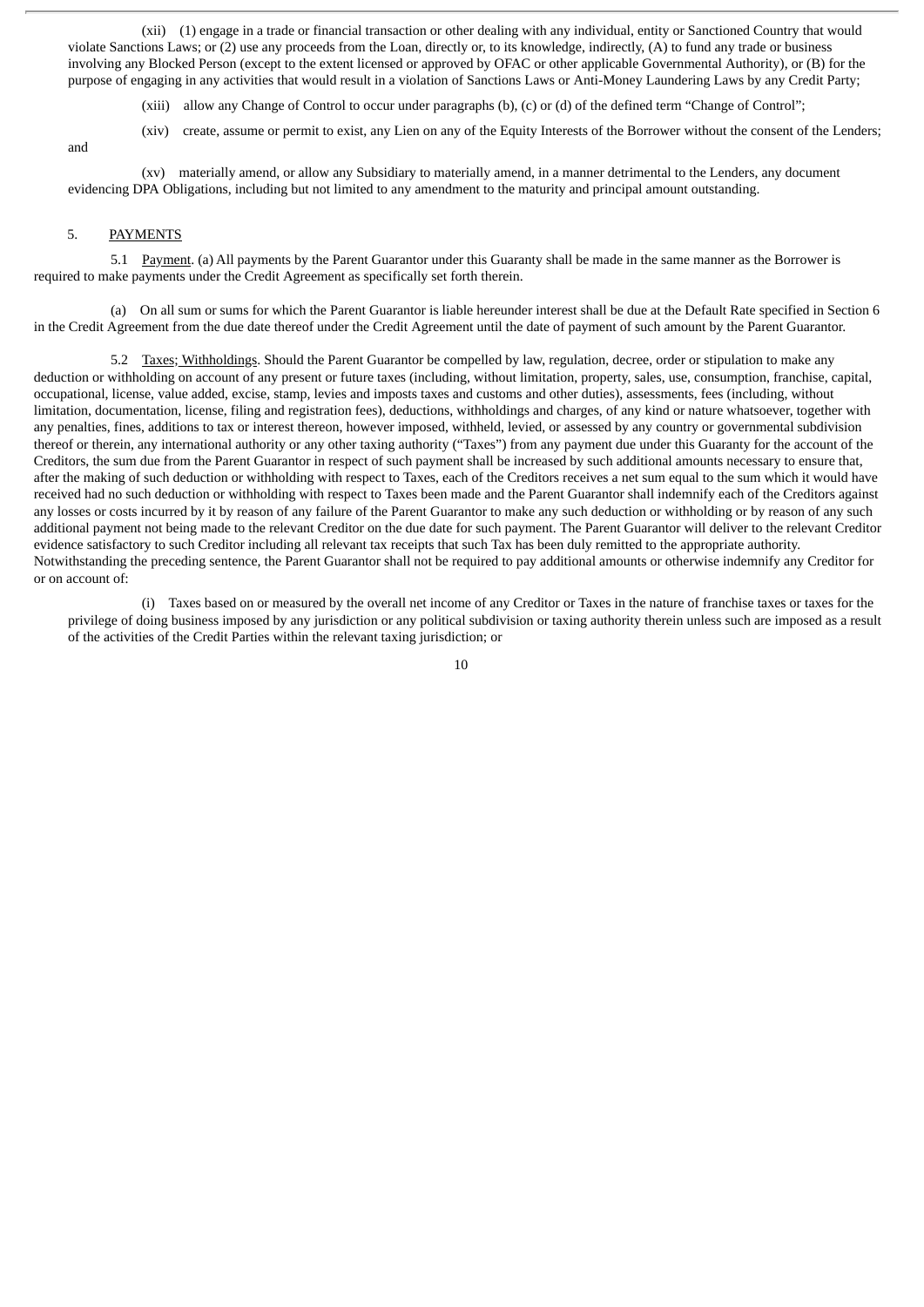(ii) Taxes imposed by any jurisdiction or any political subdivision or taxing authority therein on such Creditor that would not have been imposed but for such Creditor's being organized in or conducting business in or maintaining a place of business in the relevant taxing jurisdiction, or engaging in activities or transactions in the relevant taxing jurisdiction that are unrelated to the transactions contemplated by the Credit Agreement, but only to the extent such Taxes are not imposed as a result of the activities of the Credit Parties within the relevant taxing jurisdiction or the legal status of the Credit Parties under the laws of the taxing jurisdiction.

5.3 Delivery of Tax Forms. Section 7.4 of the Credit Agreement (*Delivery of Tax Forms*) is incorporated herein by reference with necessary changes to substitute the Parent Guarantor for the Borrower.

5.4 FATCA Information; FATCA Withholding. Sections 7.5 and 7.6 of the Credit Agreement (*FATCA Information*) and (*FATCA Withholding*), respectively, are incorporated herein by reference with necessary changes to substitute the Parent Guarantor for the Borrower.

#### 6. PRESERVATION OF RIGHTS

(a) The Parent Guarantor hereby consents that from time to time, without notice to or further consent of the Parent Guarantor, the time for the performance and/or observance by the Credit Parties, or any of them, of any of the agreements, covenants or conditions in the Credit Agreement, the Note or the other Transaction Document, or any of them, on the part of the Credit Parties, or any of them, to be performed and/or observed may be waived or the time of performance thereof extended by any of the Creditors and payment of any sums owing or payable under any such document may be extended or any such document may be renewed in whole or in part or modified in any respect or any collateral or arrangement provided for by any such document as security for any obligation contemplated by any such document may be exchanged, surrendered, released or otherwise dealt with as the Creditors may determine, that the time for the making of any payment of any obligation hereby guaranteed may be accelerated in accordance with any agreement between any of the Creditors and the Credit Parties, or any of them, and that any of the acts mentioned in any of said documents may be done and that any document or security therefor may be released in whole or in part without affecting the obligations of the Parent Guarantor hereunder.

(b) The Parent Guarantor hereby waives, to the extent permitted by applicable law: (i) any notice required by law or otherwise to preserve any rights hereunder or under the Credit Agreement, the Notes or any other Transaction Document against the Parent Guarantor or against the Credit Parties, or any of them, including without limitation: (A) acceptance, presentment, demand, protest, or proof of nonperformance of any Obligation, (B) notice of the sale of any Collateral or the transfer the Credit Parties, or any of them, of any interest in any Collateral or the Credit Agreement, the Notes or any other Transaction Document, (C) notice of the acceptance of this Guaranty and of any change in any of the Credit Parties' financial condition, (D) notices of the creation, renewal, extension, or accrual of any Obligation or any of the matters referred to in Section 2 hereof, or any notice of or proof of reliance by any of the Creditors upon this Guaranty or acceptance of this Guaranty (the Obligations, and any of them, shall conclusively be deemed to have been created, contracted, incurred or renewed, extended, amended or waived in reliance upon this Guaranty and all dealings between the Credit Parties or the Parent Guarantor and the Creditors shall be conclusively presumed to have been had or consummated in reliance upon this Guaranty), and (E) notices which may be required by statute, rule of law or otherwise, now or hereafter in effect, to preserve intact any rights of any of the Creditors against the Parent Guarantor; (ii) the prior exercise of any remedy contained in the Credit Agreement, the Notes or any other Transaction Document or otherwise available to the Creditors; (iii) any requirement of diligence on the part of any Person including without limitation diligence in making any claim or commencing suit hereon or on the Credit Agreement, the Notes or any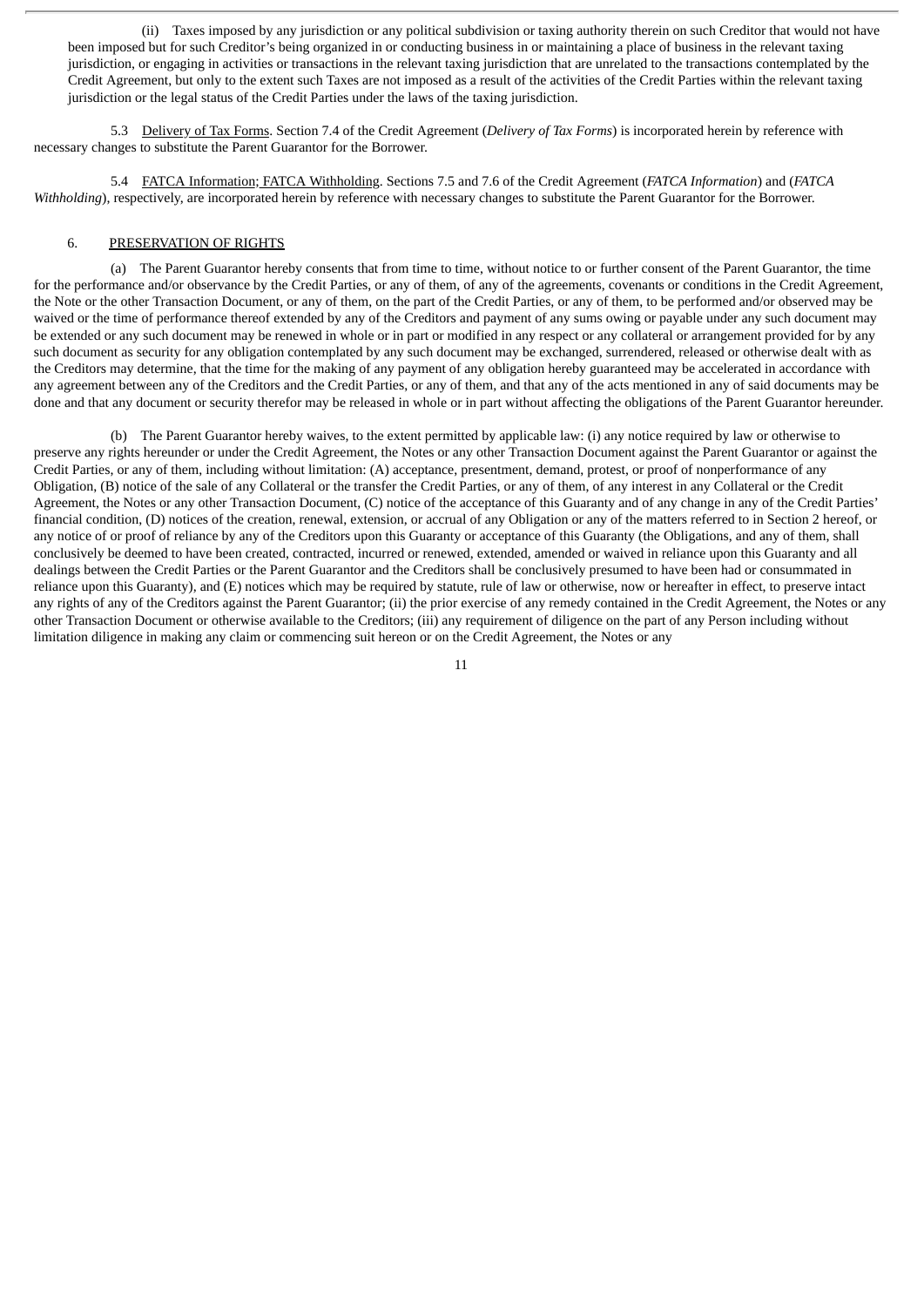other Transaction Document, and any requirement to mitigate damages or exhaust remedies under the Credit Agreement, the Notes or any other Transaction Document; (iv) the right to interpose all substantive and procedural defense of the law of guaranty, indemnification, suretyship, or other applicable law except the defense of prior payment or prior performance by any of the Credit Parties or the Parent Guarantor of the Obligations; (v) all rights and remedies accorded by applicable laws to guarantors or sureties, including any extension of time conferred by any law now or hereafter in effect; (vi) any right or claim of right to cause a marshaling of any of the Credit Parties' assets or to cause any of the Creditors to proceed against any of the Credit Parties or any collateral held by any of the Creditors at any time or in any particular order; (vii) rights to the enforcement, assertion, or exercise by any of the Creditors of any right, power, privilege, or remedy conferred herein or in the Credit Agreement, the Notes or any other Transaction Document or otherwise; (viii) notices of the sale, transfer or other disposition of any right, title to, or interest in the Credit Agreement, the Notes or any other Transaction Document; and (ix) any other right whatsoever which might otherwise constitute a discharge, release, or defense of the Parent Guarantor hereunder or of any of the Credit Parties under the Credit Agreement, the Notes or any other Transaction Document or which might otherwise limit recourse against the other Credit Parties. No failure to exercise and no delay in exercising, on the part of any of the Creditors, any right, power, or privilege shall operate as a waiver thereof, nor shall any single or partial exercise of any right, power, or privilege preclude any other or further exercise thereof, or the exercise of any other power or right. The obligations of the Parent Guarantor hereunder shall not be affected by receipt by any of the Creditors of any proceeds of any security at any time held by any of the Creditors. The rights and remedies herein provided are cumulative and not exclusive of any rights or remedies provided by law.

(c) The Parent Guarantor agrees that so long as any of the Credit Parties remains under any actual or contingent liability under the Credit Agreement, the Notes and the other Transaction Documents any rights which the Parent Guarantor may at any time have by reason of the performance by the Parent Guarantor of its obligations hereunder (a) to be indemnified by any of the Credit Parties and/or (b) to claim any contribution from the Borrower or any other guarantor of the Borrower's obligations under the Credit Agreement, the Notes or the other Transaction Documents and/or (c) to take the benefit (in whole or in part) of any security taken pursuant to this Guaranty or the Credit Agreement, the Notes or any other Transaction Documents by, all or any of the persons to whom the benefit of the Parent Guarantor's obligations are given, shall be exercised by the Parent Guarantor in such manner and upon such terms as the Creditors may require and further agrees to hold any monies at any time received by it as a result of the exercise of any such rights or otherwise for and on behalf of and to the order of the Creditors for application in or towards payment of any sums at any time owed by the Credit Parties under the Credit Agreement, the Notes or the other Transaction Documents.

(d) The Parent Guarantor further agrees that its liabilities hereunder shall be unconditional irrespective of any other circumstance which might otherwise constitute a discharge at law or in equity of a guarantor or surety. The Parent Guarantor further guarantees that all payments made by the Borrower, the Parent Guarantor, the other Credit Parties or any of them, to any of the Creditors on any obligation hereby guaranteed will, when made, be final and agrees that, if any such payment is recovered from, or repaid by, any of the Creditors in whole or in part in any bankruptcy, insolvency or similar proceeding instituted by or against the Borrower, the Parent Guarantor, the other Credit Parties, or any of them, this Guaranty shall continue to be fully applicable to such obligation to the same extent as though the payment so recovered or repaid had never been originally made on such obligation.

(e) The Creditors may enforce the obligations of the Parent Guarantor hereunder without in any way first pursuing or exhausting any other rights or remedies which the Creditors may have against any of the other Credit Parties, or against any other person, firm or corporation, or against any security any of the Creditors may hold.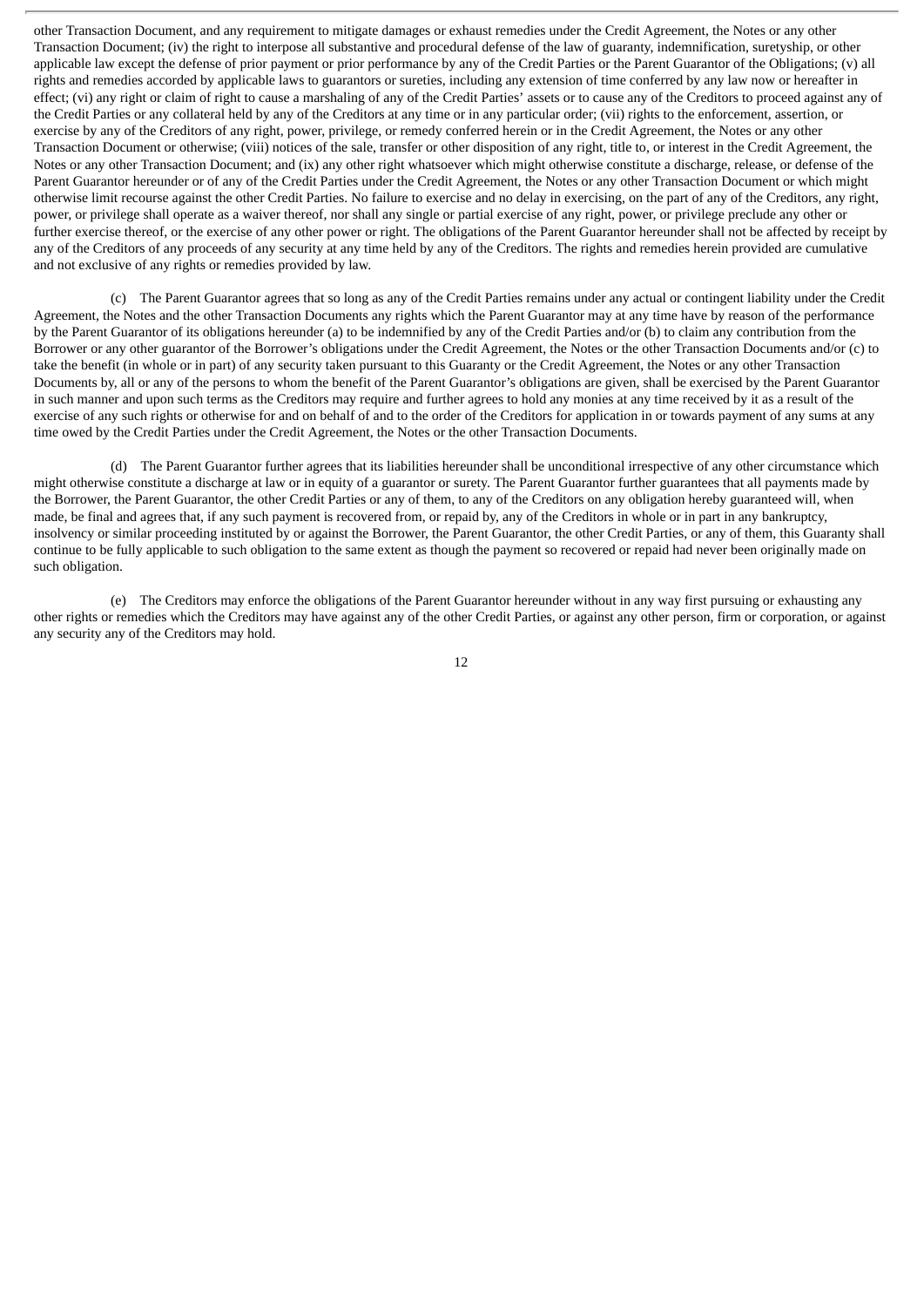(f) The Parent Guarantor hereby irrevocably waives all rights of subrogation (whether contractual, under Section 509 of Title 11 of the United States Code entitled "Bankruptcy" as now or hereafter in effect, or any successor thereto (herein called the "Bankruptcy Code"), under common law, or otherwise) to the claims of any of the Creditors against the Credit Parties, or any of them, and all contractual, statutory or common law rights of contribution, reimbursement, indemnification and similar rights and "claims" (as such term is defined in the Bankruptcy Code) against the Credit Parties, or any of them, which arise in connection with, or as a result of, this Guaranty, until such time as the obligations of the Credit Parties under or in connection with the Credit Agreement, the Notes and the other Transaction Documents have been indefeasibly paid in full.

(g) The Parent Guarantor shall not assign, transfer, hypothecate or dispose of any claim that it has or may have against the Credit Parties, or any of them, while any indebtedness of the Credit Parties to any of the Creditors remains unpaid, without the written consent of the Creditors.

(h) Any delay in or failure to exercise any right or remedy of any of the Creditors shall not be deemed a waiver of any obligation of the Parent Guarantor or right of any of the Creditors. This Guaranty may be modified, and the Creditors' rights hereunder waived, only by an agreement in writing signed by the Creditors.

(i) Notice of acceptance by the Creditors of this Guaranty and of the incurring of any or all of the obligations hereby guaranteed is hereby waived by the Parent Guarantor, and this Guaranty and all of the terms and provisions hereof shall immediately be binding upon the Parent Guarantor from the date of execution hereof.

#### 7. BENEFIT OF GUARANTY; ASSIGNMENT

This Guaranty shall inure to the benefit of the Creditors, their successors and assigns, and shall bind the successors and assigns of the Parent Guarantor.

#### 8. WAIVER OF JURY TRIAL; GOVERNING LAW; JURISDICTION

**EACH OF THE PARENT GUARANTOR AND, BY ITS ACCEPTANCE HEREOF, THE SECURITY TRUSTEE AND EACH OF THE OTHER CREDITORS, HEREBY WAIVES TRIAL BY JURY IN ANY ACTION, PROCEEDING OR COUNTERCLAIM BROUGHT BY ANY PARTY HERETO OR BENEFICIARY HEREOF ON ANY MATTER WHATSOEVER ARISING OUT OF OR IN ANY WAY CONNECTED WITH THIS GUARANTY.**

**TO THE EXTENT THAT THE PARENT GUARANTOR HAS OR HEREAFTER MAY ACQUIRE ANY IMMUNITY FROM SUIT, JURISDICTION OF ANY COURT OR ANY LEGAL PROCESS (WHETHER THROUGH ATTACHMENT PRIOR TO JUDGMENT, ATTACHMENT IN AID OF EXECUTION, EXECUTION OF A JUDGMENT, OR FROM ANY OTHER LEGAL PROCESS OR REMEDY) WITH RESPECT TO ITSELF OR ITS PROPERTY, THE PARENT GUARANTOR HEREBY IRREVOCABLY WAIVES SUCH IMMUNITY IN RESPECT OF ITS OBLIGATIONS UNDER THIS GUARANTY.**

## **THIS GUARANTY AND ALL RIGHTS, OBLIGATIONS AND LIABILITIES ARISING HEREUNDER SHALL BE CONSTRUED ACCORDING TO THE LAWS OF THE STATE OF NEW YORK.**

Unless the context otherwise requires, all terms used herein which are defined in the New York Uniform Commercial Code shall have the meanings therein stated.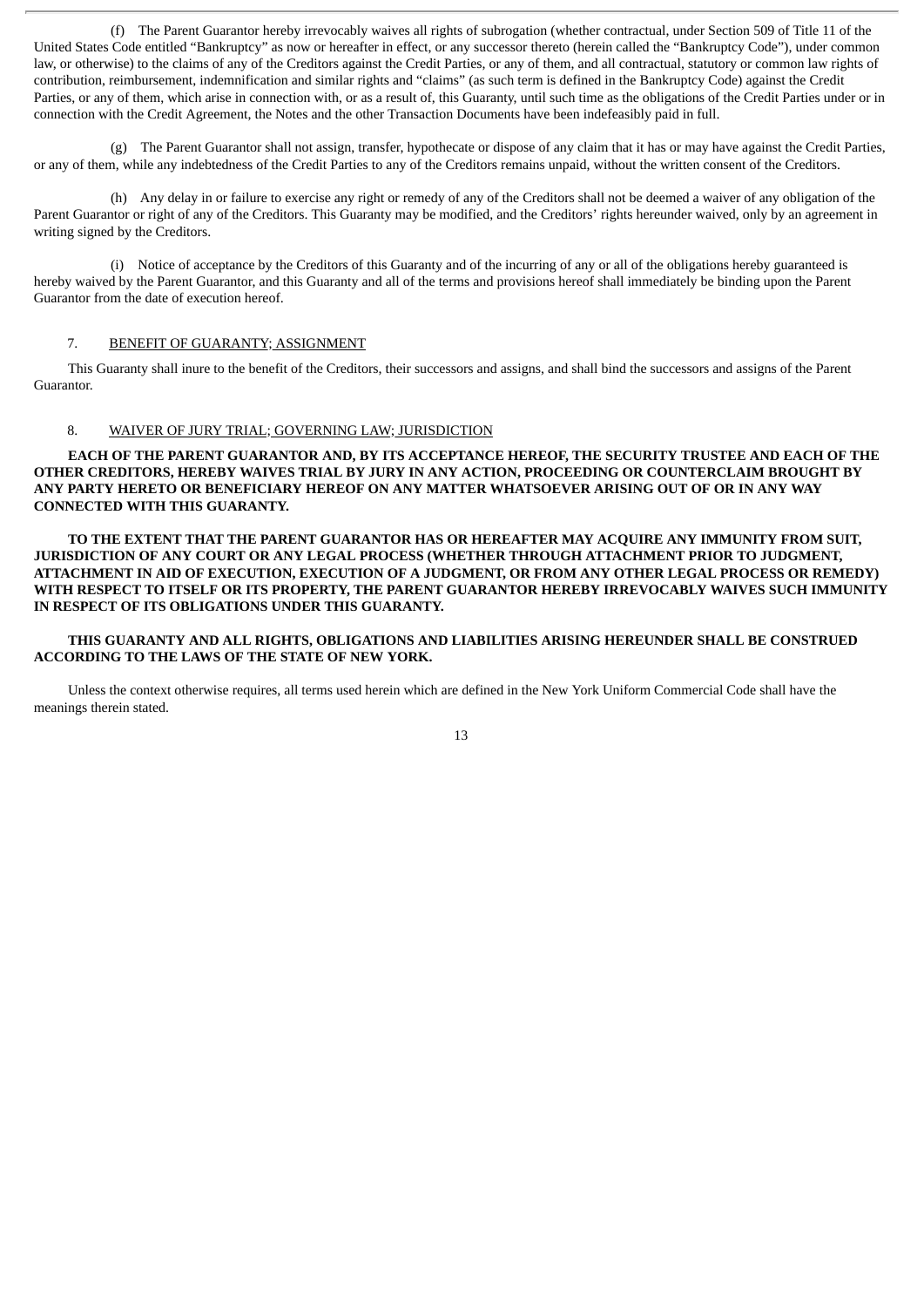Any legal action or proceeding against the Parent Guarantor with respect to this Guaranty or the obligations guaranteed hereby may be brought in the courts of the State of New York, United States of America, the United States Federal Courts in such State, or in the courts of any other appropriate jurisdiction, as the Creditors may elect, and the Parent Guarantor hereby irrevocably submits to the jurisdiction of such courts for the purpose of any such action or proceeding. The Parent Guarantor hereby agrees that service of process in any such action or proceeding brought in New York may be made upon it by serving a copy of the summons and other legal process in any such action or proceeding on the Parent Guarantor by mailing or delivering the same by hand to the Parent Guarantor at the address indicated for notices in Section 9 hereof. The service, as herein provided, of such summons or other legal process in any such action or proceeding shall be deemed personal service and accepted by the Parent Guarantor as such, and shall be legal and binding by the Parent Guarantor for all the purposes of any such action or proceeding. In the event that the Parent Guarantor shall not be conveniently available for such service, the Parent Guarantor hereby irrevocably appoints Farkouh, Furman & Faccio, LLP, 460 Park Avenue, New York, NY 10022, Attention: Fred Farkouh as its agent for service of process in respect of the proceeding before such courts (and agrees that service on such agent shall be deemed personal service).

#### 9. NOTICES

Notices and other communications hereunder shall be in writing and may be given or made by facsimile as follows:

If to the Parent Guarantor:

c/o SEACOR Marine Holdings Inc. 5005 Railroad Avenue Morgan City, Louisiana 70380

Attn: Legal Department Facsimile No.: 985-876-5444 E-mail: aeverett@seacormarine.com

If to the Facility Agent or Security Trustee:

DNB BANK ASA, New York Branch 30 Hudson Yards New York, New York 10001 Attention: Ms. Samantha Stone Email: Samantha.stone@dnb.no

or to such other address as any party shall from time to time specify in writing. Any notice sent by facsimile shall be confirmed by letter dispatched as soon as practicable thereafter.

Every notice or demand shall, except so far as otherwise expressly provided by this Guaranty, be deemed to have been received (provided that it is received prior to 2 p.m. New York time), in the case of a facsimile, on the date of dispatch thereof (provided that if the date of dispatch is not a Banking Day in the locality of the party to whom such notice or communication is sent it shall be deemed to have been received on the next following Banking Day in such locality), in the case of a letter, at the time of receipt thereof.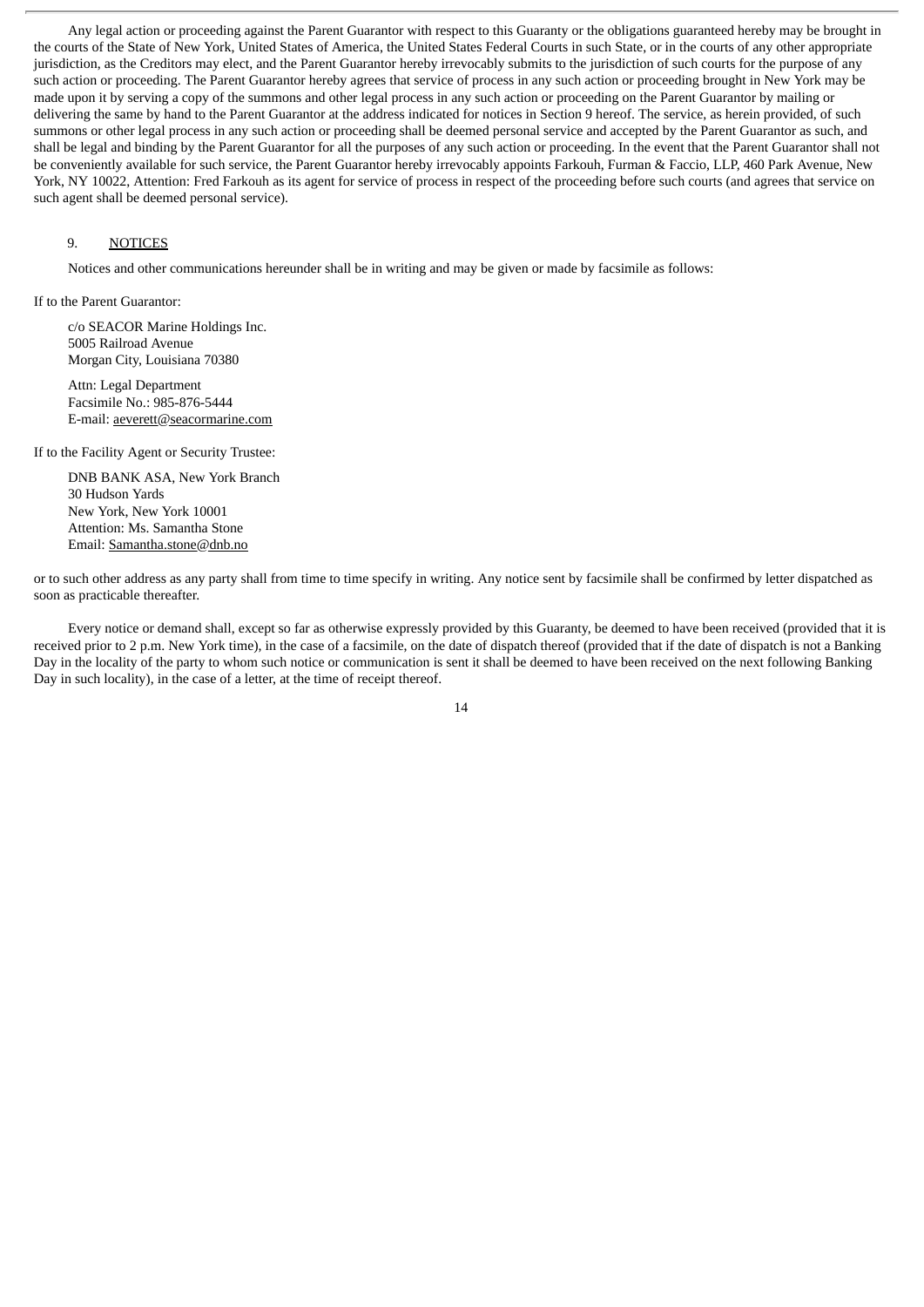#### 10. CEA ELIGIBLE CONTRACT PARTICIPANT

Notwithstanding anything to the contrary in any Transaction Document, the Parent Guarantor shall not be deemed to guarantee, become jointly and severally obligated for or pledge assets in support of a "swap," as defined in Section 1(a)(47) of the Commodity Exchange Act ("CEA"), of any Credit Party if at the time that swap is entered into, the Parent Guarantor is not an "eligible contract participant" as defined in Section 1(a)(18) of the CEA.

#### 11. HEADINGS

In this Guaranty, Section headings are inserted for convenience of reference only and shall be ignored in the interpretation hereof.

#### 12. AMENDMENT AND RESTATEMENT

Each of the parties hereto hereby acknowledges and agrees that (i) this Guaranty represents, among other things, an amendment, restatement, renewal, extension, consolidation and modification of the Original Guaranty given in connection with the Credit Agreement; (ii) this Guaranty shall evidence and secure, without interruption or impairment of any kind, all obligations of the Guarantor under the Original Guaranty as so amended, restated, restructured, renewed, extended, consolidated and modified hereunder; (iii) this Guaranty is intended to restructure, restate, renew, extend, consolidate, amend, modify and continue the Original Guaranty and (iv) this Guaranty does not constitute a novation of any obligations or liabilities incurred in the Original Guaranty.

[Signature Page Follows]

<sup>15</sup>